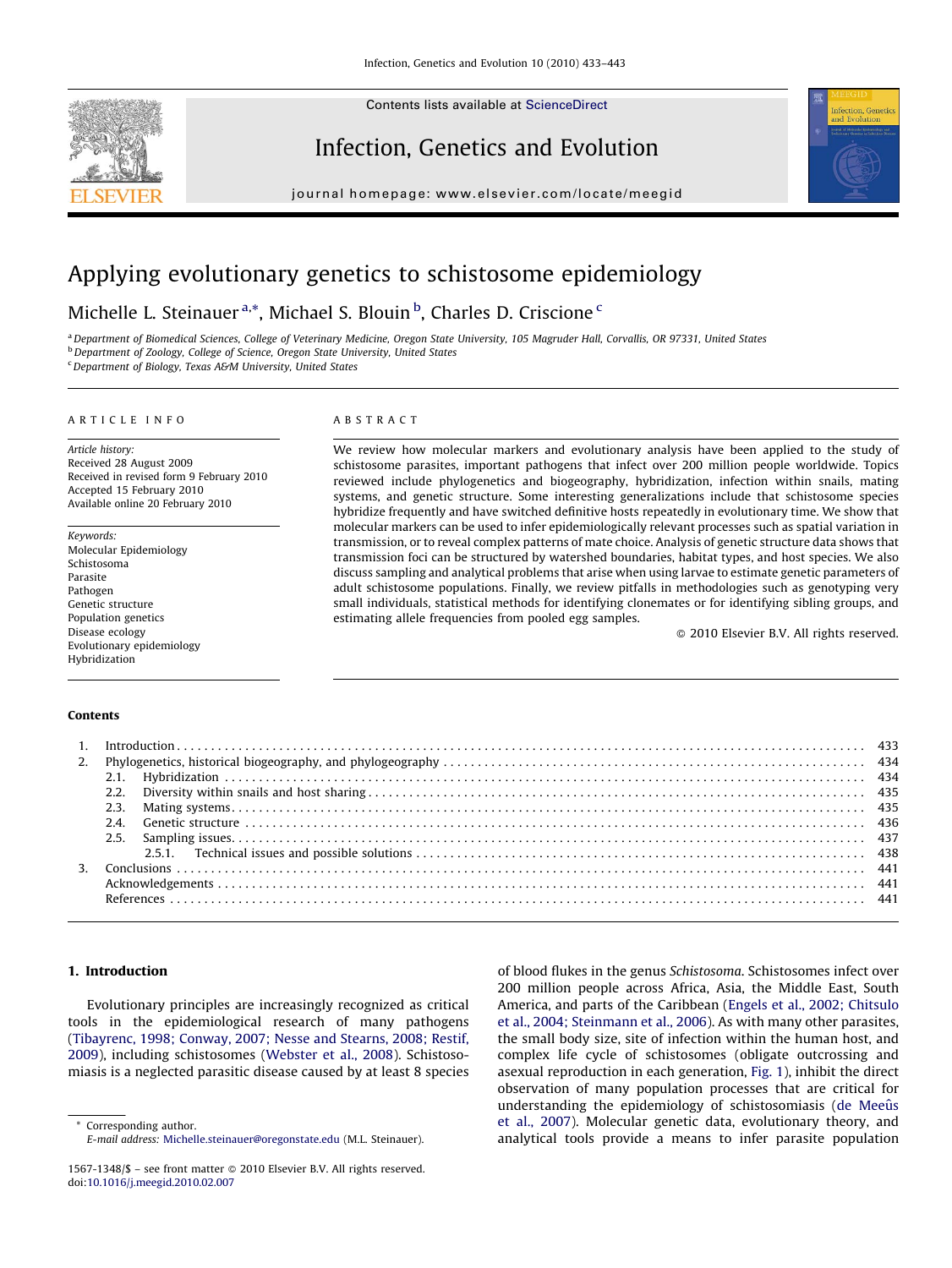<span id="page-1-0"></span>

Fig. 1. Life cycle of schistosome parasites. Each generation undergoes sexual reproduction (obligate outcrossing) in a mammal host and asexual reproduction within a snail host. Adult worms reproduce sexually in the veins (mesenteric or bladder plexus) of their mammal host and excrete eggs that are eliminated with feces or urine of the host. Eggs hatch in freshwater and release a free swimming miracidium. The miracidium penetrates a snail host, develops into a sporocyst and undergoes several rounds of asexual reproduction that result in the generation of numerous cercariae that emerge from the snail, enter the water, and penetrate the skin of their mammal host. Thus, it is possible for mammal hosts to obtain multiple individuals that are essentially genetically identical or ''clones''.

processes such as patterns of dispersal, mating systems, and population growth/decline, all of which have important implications for epidemiology [\(Nadler, 1995; Criscione et al., 2005; de](#page-9-0) Meeû[s et al., 2007\)](#page-9-0). Here, we provide a review of largely field-based studies that employ molecular markers to elucidate the ecology, evolution, and epidemiology of schistosomes including the following topics: Phylogenetics and biogeography, hybridization, infection within snails, mating systems, and genetic structure. We draw special attention to particular questions or methods that are of epidemiological relevance and will prove imperative in combating schistosomiasis. Much of this review focuses on techniques for uncovering genetic structure. The intravascular habitat of the adult worms makes sampling them from humans unethical. Therefore sampling relies on collecting immature stages from human fecal samples or from snails (life cycle, Fig. 1), and using them to estimate genetic parameters of adult populations. This methodology can lead to sampling biases and yield artifactual results. Thus, part of this review is devoted to understanding and attempting to resolve this issue so that these artifacts can be avoided in future studies.

#### 2. Phylogenetics, historical biogeography, and phylogeography

Phylogenetic and phylogeographic studies can identify historically and evolutionary independent groups of populations and can identify natural or anthropogenic colonization routes ([Bermingham and Moritz, 1998; Avise, 2000](#page-8-0)). Interspecies phylogenetic analyses of the genus Schistosoma suggest an Asian origin of Schistosoma due to the present day location of the basal group, the S. japonicum clade ([Snyder and Loker, 2000;](#page-10-0) [Attwood, 2001; Zhang et al., 2001; Attwood et al., 2002; Lockyer](#page-10-0) [et al., 2003; Morgan et al., 2003a](#page-10-0)). This clade is hypothesized to have radiated from the Himalayas east and south throughout Asia during the Caenozoic via newly created freshwater habitats created by tectonic uplift ([Attwood, 2001; Attwood et al., 2002\)](#page-8-0). Schistosoma is hypothesized to have colonized Africa from Asia, and then recolonized Asia possibly several times, perhaps through the movement of animals through land corridors that connected the continents during lowered sea levels during the Miocene ([Barker and Blair, 1996; Morgan et al., 2003a; Attwood](#page-8-0) [et al., 2007](#page-8-0)).

Data on the interspecies relationships and their host associations also illuminate their potential to colonize new locations or host species. Phylogenetic studies indicate that despite their specialized adaptations to host species, schistosomes have colonized distantly related snail and vertebrate hosts [\(Blair](#page-8-0) [et al., 2001a; Lockyer et al., 2003; Brant and Loker, 2005](#page-8-0)). There are at least three independent origins of human colonization that possibly originated from different mammalian hosts [\(Lockyer](#page-9-0) [et al., 2003; Webster et al., 2006](#page-9-0)). Host use is more conserved at the intermediate host level. The genus Schistosoma has radiated within 3 families of snails: the S. japonicum clade infects snails in the family Pomatiopsidae, Orientobilharzia and S. incognitum infect Lymnaeidae, and all others infect Planorbidae ([Lockyer et al.,](#page-9-0) [2003\)](#page-9-0).

An extensive intraspecific phylogeographical study exists for the human pathogen S. mansoni [\(Morgan et al., 2005](#page-9-0)). This study reveals two important aspects of S. mansoni transmission. First, neutral genetic diversity is associated with geography and not snail host use. There are several divergent clades across Africa, with the highest diversity located in East Africa. Second, the data indicate a recent New World colonization (likely during the slave trade) that originated from multiple West African localities. Successful colonization was aided by the presence of viable snail hosts, namely Biomphalaria glabrata, the sister taxon to African species of Biomphalaria that host S. mansoni [\(DeJong et al., 2001](#page-9-0)). These studies highlight how host and parasite phylogeny and phylogeography can give important insight into the invasion success of introduced parasites. DNA sequence, biogeographic, and host use data are also useful for testing or confirming the ranges of schistosome species ([Attwood et al., 2008\)](#page-8-0), and for uncovering cryptic diversity or new species ([Kane et al., 2003; Brant et al.,](#page-9-0) [2006; Hanelt et al., 2009a\)](#page-9-0).

#### 2.1. Hybridization

Hybridization of pathogen species is of epidemiological importance because it could potentially lead to the formation of new hybrid pathogens and also gene flow across species boundaries, termed ''genome introgression''. Hybridization can lead to the homogenization of species, the extinction of species, or adaptive evolution of either species as they acquire novel genes from the foreign gene pool. Laboratory crosses have shown that most closely related schistosomes have the ability to hybridize successfully and produce fertile offspring ([LeRoux, 1954; Taylor,](#page-9-0) [1970; Jourdane and Southgate, 1992; Southgate et al., 1998\)](#page-9-0). Molecular data have shown that hybridization occurs naturally between the following species: S. mattheei and S. haematobium ([Wright and Ross, 1980; Kruger and Evans, 1990\)](#page-10-0), S. haematobium and S. guineensis [\(Southgate et al., 1982; Webster et al., 2003](#page-10-0)), S. bovis and S. currasoni ([Rollinson et al., 1990\)](#page-10-0), and S. mansoni and S. rodhaini ([Morgan et al., 2003b; Steinauer et al., 2008b\)](#page-9-0). Of these hybrid combinations, it is known that hybrids of S. haematobium and S. mattheei infect humans ([Wright and Ross, 1980; Kruger and](#page-10-0) [Evans, 1990; Webster et al., 2003](#page-10-0)).

Hybridization has the potential to have large effects on the evolution of schistosome populations. For example, hybridization is hypothesized to be driving the decline of the native S. guineensis after the introduction of S. haematobium in West Africa. Because S. guineensis is rarer and less competitive than S. haematobium, it is much more likely to hybridize with S. haematobium than mate with conspecifics (Tchuem Tchuenté [et al., 1997, 2003; Southgate et al.,](#page-10-0) [1998](#page-10-0)). Genetic introgression can also influence the evolution of a species. The introduction of foreign genes into a species pool could lead to novel changes that influence the biology or disease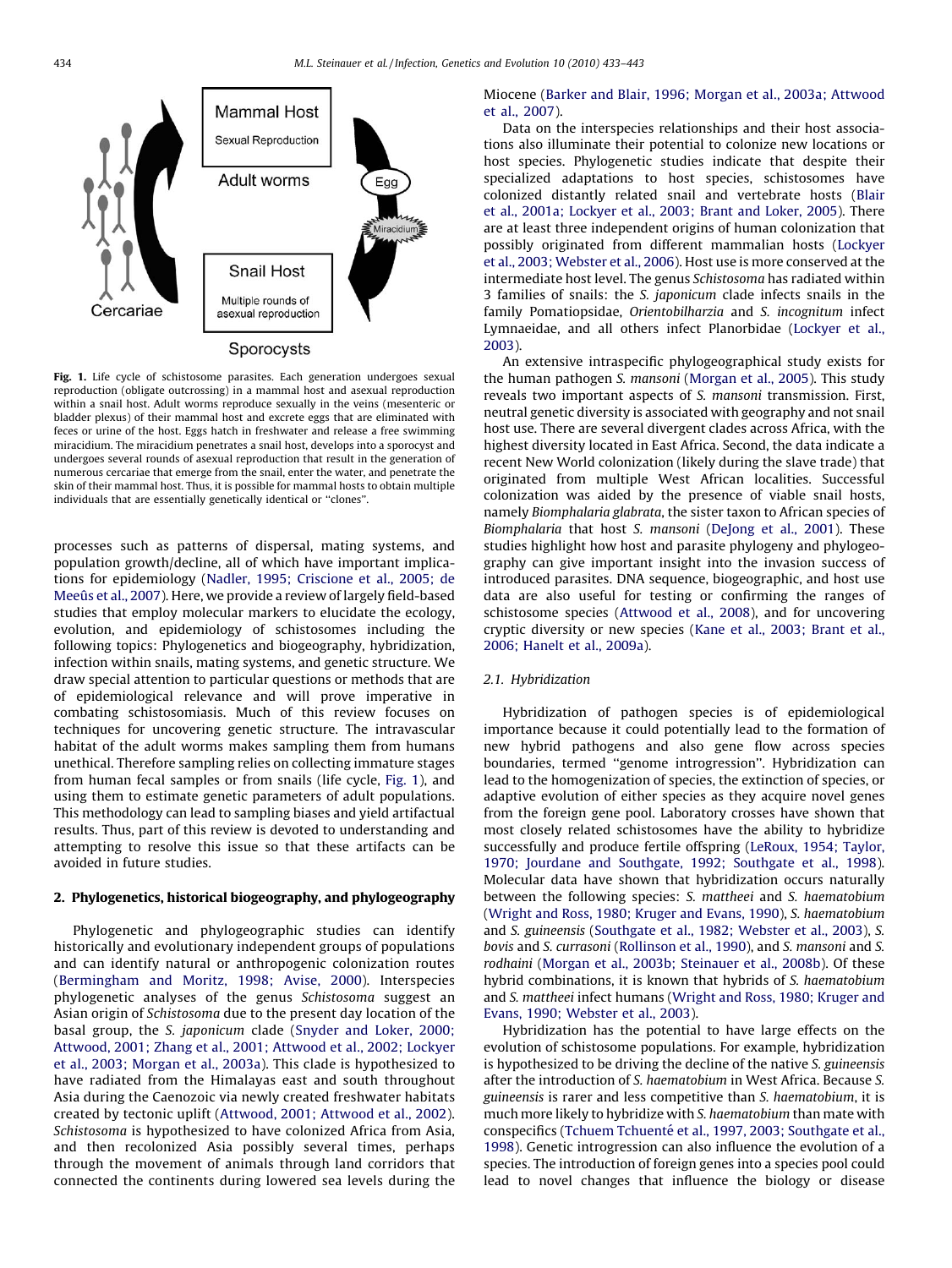<span id="page-2-0"></span>characteristics of human pathogenic schistosomes. Genetic introgression has been shown to occur between S. mansoni and S. rodhaini and is directional so the parasite of humans, S. mansoni, obtains genetic material from the parasite of rodents, S. rodhaini ([Steinauer et al., 2008b](#page-10-0)). To date, only neutrally evolving genes have been investigated in the context of introgression, but it would be of great interest to determine whether functional genes are being shared among species and if this can lead to adaptive changes in pathogens. Despite their epidemiological importance, hybrid zones of schistosomes have yet to be fully characterized. The demographic effects of hybridization, the amount of gene flow between species and adaptive introgression can all be investigated with the use of molecular markers and newly developed analytical tools.

#### 2.2. Diversity within snails and host sharing

The application of molecular methods to samples of cercariae collected from snails has predominantly focused on three objectives: (1) species identification to determine species prevalence among snails ([Hamburger et al., 2004](#page-9-0)), (2) individual identification to identify the number of miracidia that infected each snail [\(Minchella et al., 1995; Dabo et al., 1997; Eppert et al.,](#page-9-0) [2002; Steinauer et al., 2008c](#page-9-0)), and (3) examination of genetic structure among geographic areas (e.g. [Agola et al., 2006; Steinauer](#page-8-0) [et al., 2009](#page-8-0)). Species identification methods provide an effective means to identify prepatent infections and to monitor potential transmission sites [\(King et al., 2006\)](#page-9-0). These data reveal seasonal and spatial patterns of transmission that may not be detected by only examining human populations. For example, samples of cercariae from snails were used to show that low efficacy of drug treatment in humans corresponded with high transmission from snails. These data suggested that high rates of new parasite recruitment were an alternative and likely explanation to treatment failure ([Black et al., 2009\)](#page-8-0). Another method of collecting transmission related data is to sample cercariae directly from water [\(Muhoho et al., 1997; Aoki et al., 2003; Hertel et al., 2004\)](#page-9-0). Although traditional cercariometry studies have fallen out of vogue, they have the potential to detect the spatial partitioning of cercariae and cercarial diversity within transmission zones.

Molecular markers can, of course, also be used to distinguish individual parasite genotypes. For example, by sampling cercariae from snails or water, one could ask whether related parasites (or identical multilocus genotypes, termed ''MLGs'') tend to be transmitted together on a small spatial scale. For example, if a definitive host deposits its parasites' offspring into one area, it is conceivable that related parasites may stay in close proximity when snails shed. If such clumped transmission (cf. [Criscione and](#page-8-0) [Blouin, 2006\)](#page-8-0) is maintained through the final hosts, local scale genetic structure will emerge. If clumped transmission is extreme, it can result in inbreeding and can reduce the effective sizes of infrapopulations (all the individuals of a parasite species in a host at one time; [Bush et al., 1997](#page-8-0)). On the other hand, if snails acquire multiple infections by unrelated parasites, and they are transmitted together to the same definitive hosts, outcrossing rates would be increased [\(Minchella et al., 1995\)](#page-9-0). [Steinauer et al. \(2009\)](#page-10-0) have investigated the relatedness structure of individuals of S. mansoni that shared snail hosts in a natural lake population in Kenya. Individuals that shared a host were not more or less related than expected by the background levels of relatedness.

The rate of multiple infections within snails varies among transmissions sites. Reports on natural populations of S. mansoni, S. haematobium, and S. rodhaini indicate that miracidia are overdispersed within snails and that the number of genotypically unique miracidia per snail ranges from 1 to 9 with means ranging from 1.14 to 3.28 among populations (reviewed in [Steinauer et al.,](#page-10-0) [2008c\)](#page-10-0). As prevalence increases, aggregation within hosts becomes reduced and schistosome distribution among snails becomes more random rather than overdispersed ([Eppert et al., 2002](#page-9-0)). The number of MLGs per definitive and intermediate host is also informative about the transmission process. For example, Théron [et al. \(2004\)](#page-10-0) found that individual snails in Guadeloupe carried an average of 1.14 unique MLGs, while individual rats carried an average of 34. Thus, rats are infected by cercariae from about 30 snails.

Understanding the rate of multiple infections within snails is also interesting because competition among parasites could affect parasite transmission. For example, laboratory experiments have shown within-snail competition between genetic strains of S. mansoni [\(Gower and Webster, 2005](#page-9-0)). In a natural population of S. mansoni in Kenya, multiple infections produced fewer cercariae per capita than single infections. However, competition within snails was not influenced by either relatedness or sex of the coinfecting individuals [\(Steinauer et al., 2009\)](#page-10-0). Concomitant immunity in snails is another important aspect of transmission. Although there is some evidence for concomitant immunity from laboratory infections [\(Sire et al., 1998\)](#page-10-0), it is difficult to distinguish from parasite competition. As these studies illustrate, host sharing may play an important role in disease transmission, but its role is poorly understood in natural populations.

#### 2.3. Mating systems

Mating systems affect levels of inbreeding and the opportunity for kin selection. Thus mating systems can affect the distribution of genetic variation within and among populations [\(Charlesworth,](#page-8-0) [2003\)](#page-8-0) and play a role in virulence evolution [\(Frank, 1996](#page-9-0)). Mating systems themselves may be under selection and can lead to sexual selection on traits that increase mating success. Molecular markers and parentage analyses are powerful tools for uncovering mating patterns in internal parasites and can help determine who is mating with whom and their reproductive success. Most humaninfecting schistosomes are thought to be monogamous because the male typically mates with a single female at a time and sequesters her within his gynecophoral canal [\(LoVerde et al., 2004; Beltran](#page-9-0) [and Boissier, 2008\)](#page-9-0), although polygyny (a single male with multiple females in its gynecophoral canal) has been reported ([Steinauer, 2009](#page-10-0)). Although schistosomes typically mate with one individual at a time, they are known to change mates, and there is also evidence for mate choice and mate competition ([Tchuem](#page-10-0) Tchuenté [et al., 1995; Beltran et al., 2008a; Steinauer, 2009\)](#page-10-0). Three studies used microsatellite markers to estimate the relatedness between mates. In one study using laboratory strains, females changed mates more commonly if a male more genetically different than her current mate was introduced, suggesting female choice for unrelated or genetically distant mates ([Beltran et al.,](#page-8-0) [2008a\)](#page-8-0). However, in a natural population of rat hosts, males and females paired randomly with regard to estimated relatedness ([Prugnolle et al., 2004b\)](#page-9-0). Also, in an experimental study, estimated relatedness of mates was not correlated with reproductive success, as might be expected if female choice for genetically different mates conferred a fitness advantage ([Steinauer, 2009\)](#page-10-0). The same study found that larger males produced more offspring than smaller males even though males of all sizes sequestered mates. Interpreted in the context of sexual selection, this finding supports the hypothesis that larger males compete for higher quality females and/or that females may be able to compete and choose large males. Because schistosomes can be raised in the laboratory, they might be an interesting model for studying sexual selection in parasites. For example, because parasites interact with the immune systems of their hosts, they could be choosing mates for genetic benefits for their offspring. This would be an interesting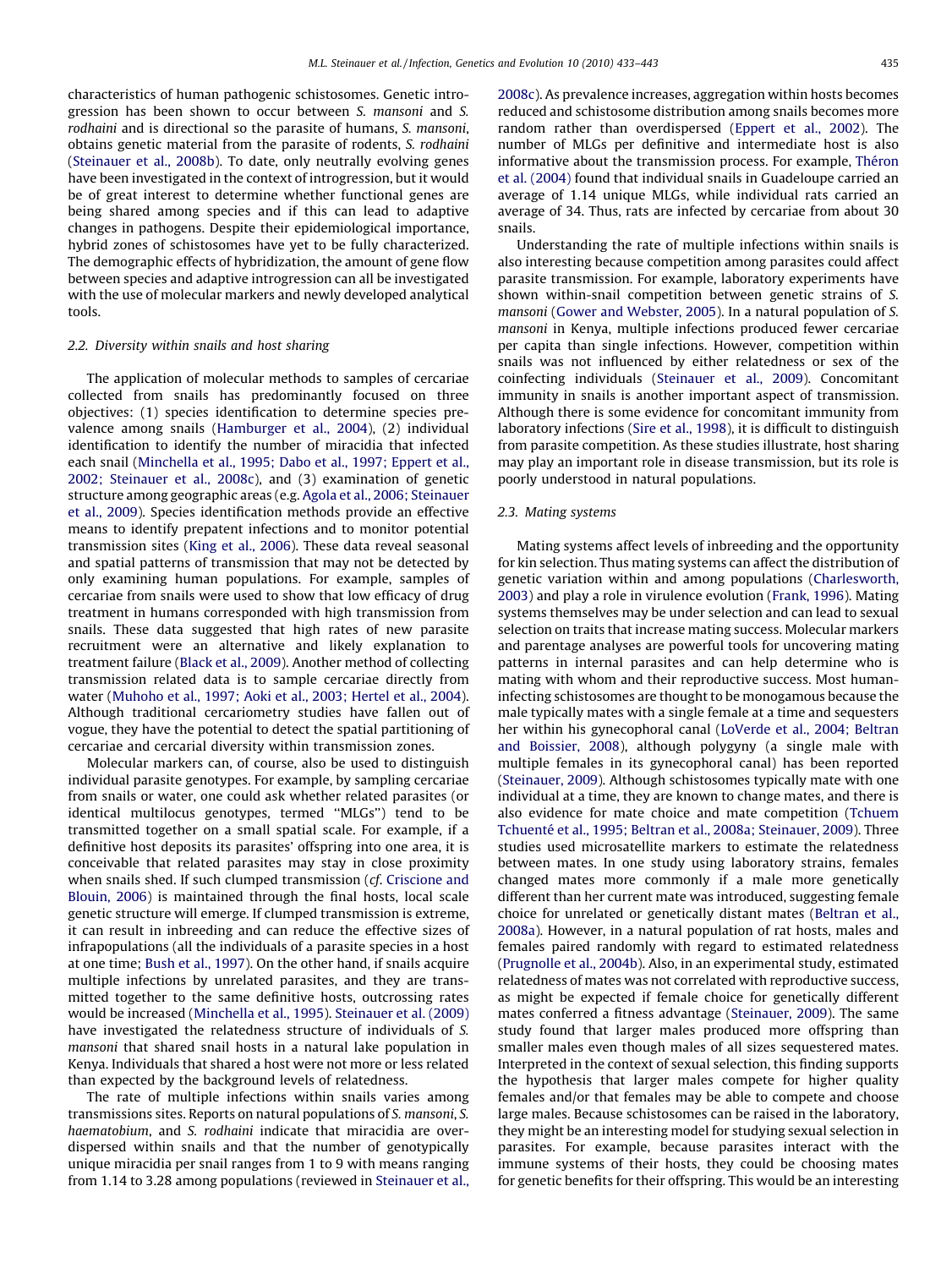<span id="page-3-0"></span>new example of 'good genes'-based sexual selection. More importantly, it is possible that understanding more about what drives mate choice and reproduction in schistosomes could lead to ways to reduce their reproductive output and thus reduce disease burden.

Little attention has been given to the impact that the asexual reproductive stage ([Fig. 1](#page-1-0)) might have on schistosome mating systems. First, the presence of clones (identical MLGs) in a definitive host may affect genetic sex ratios because the sex ratio in terms of number of unique male and female MLGs may be quite different than the sex ratio observed from the total number of males and females in a host. The evolution of sex ratio in schistosomes is interesting because biased sex ratios increase sexual competition [\(May and Woolhouse, 1993; Morand et al.,](#page-9-0) 1993; Morand and Müller-Graf, 2000) and reduce the effective number of breeders per definitive host ([Criscione and Blouin,](#page-8-0) [2005\)](#page-8-0). A second way in which clones can influence mating systems is that even if worm pairs remain monogamous throughout their lifetime, the occurrence of multiple individuals of the same clone can result in genetic half-sibships (Fig. 2). In other words, clonality leads to genetic polygamy. Third, high variance in the number of copies of each clone may translate into a large variation in reproductive success among MLGs. High variance in reproductive success increases the opportunity for selection [\(Arnold and Wade,](#page-8-0) [1984](#page-8-0)) and is another way (besides affecting sex ratio) in which clonality can reduce the effective number of breeders per infrapopulation [\(Criscione and Blouin, 2005\)](#page-8-0). Finally, the presence of clones could conceivably alter mate competition if clonemates can recognize each other.

#### 2.4. Genetic structure

Analyses of genetic structure use patterns of neutral genetic diversity to reveal how populations are structured across geography, and within and among hosts on a local scale. These techniques can provide information about pathogen transmission that is difficult to ascertain otherwise ([Criscione et al., 2005; Archie](#page-8-0) [et al., 2009](#page-8-0)). Various markers have been developed for studying genetic structure in schistosomes, and applications of those markers have been reviewed recently (Jarne and Théron, 2001; de Meeûs et al., 2007; Gentile and Oliveira, 2008). Here we focus on recent studies using microsatellite loci, which are now abundant for a few schistosome species.



Fig. 2. An example of the family structure present in a sample of miracidia from a fecal sample. Adult males and females mate and produce offspring which are related to each other as full siblings. If the males shaded black are clonemates and each mates with a different female, then the two sibships will be related as paternal half siblings.

Different studies on S. mansoni have found what appear to be different patterns of subdivision in different geographic regions. In a large study in a village of Brazil, Virgem das Graças (60 km<sup>2</sup>), where schistosomes are primarily transmitted in stream habitats, schistosomes were significantly substructured among individual patients and among households (separated by 1 m to 6 km). However, this subdivision explained only a small proportion of the total genetic variation across the region and subdivision was not correlated with distance among households [\(Thiele et al., 2008\)](#page-10-0). These data suggest substantial gene flow among schistosomes throughout the region. Contrasting results were found from schistosomes form another rural village, Melquiades (100  $\text{km}^2$ ), in the same state of Brazil, where schistosomes are also transmitted in stream habitats. In this region, schistosomes showed much higher differentiation over similar geographic scales (hamlets separated by  $<$ 1–3 km), and differentiation was associated with distance ([Curtis et al., 2002\)](#page-9-0). These data suggest more localized transmission cycles.

In Kenya, boundaries of watersheds and water bodies restrict gene flow of S. mansoni and help define transmission foci. This species shows strong genetic structure across regions that encompass different watersheds in the east, west, and southwest portions of the country [\(Agola et al., 2006](#page-8-0)). Within one watershed of Kenya, Lake Victoria, S. mansoni shows subdivision among water bodies (streams, marshes, and the lake), but no subdivision was detected within the Kenyan portion of the lake that comprises a surface area of about  $1800 \text{ km}^2$  and supports an estimated 4.5 million people ([Steinauer et al., 2009](#page-10-0)). These data suggest that in the absence of water body boundaries, gene flow can occur across large geographic distances. Structure has also been detected among schistosome infrapopulations (i.e. among individual hosts within a host population). In a rice farming irrigation region called Mwea, in the Kirinyaga District of central Kenya, samples of miracidia from school children showed significant, but low levels of pairwise subdivision among the infrapopulations of each child and among four schools that were 2–7 km apart [\(Agola et al.,](#page-8-0) [2009\)](#page-8-0). Thus, it appears that the geographic scale of differentiation identified can vary widely among different studies on S. mansoni. The interesting question will now be to explore what biological differences among sampled populations and also what issues of sampling are responsible for those different results.

One intriguing finding from a non-human focus of S. mansoni is sex specific genetic structure among hosts. In a population that cycles through rats in Guadeloupe (French West Indies) male schistosomes appeared to be more randomly dispersed among individual rats than females ([Prugnolle et al., 2002; Prugnolle et al.,](#page-9-0) [2004a](#page-9-0)). The authors suggested several possible explanations, including sex-specific interactions with the host immune system.

Schistosoma japonicum is a zoonotic pathogen and can infect more than 40 species of mammals [\(He et al., 2001\)](#page-9-0). Thus, it is interesting to ask if humans and other mammals transmit the parasites to each other or if separate transmission cycles are maintained. Studies suggest that both types of transmission cycles may exist. For example, in the Philippines, the parasites of humans and dogs are not genetically differentiated ([Rudge et al., 2008\)](#page-10-0). In China, transmission may vary among regions in that parasites from different host species appear differentiated in some locations, but not in others [\(Rudge et al., 2009](#page-10-0)). Schistosoma japonicum also shows strong geographic structuring between China and the Philippines, and some structure among villages within 7 provinces within mainland China. Structure corresponded to habitat type (hilly or marshy lowland regions), which also corresponds to snail host morphotype ([Shrivastava et al., 2005b](#page-10-0)). Similar habitat and/or snail host based structure also was detected in a smaller scale study of 10 villages within the Anhui province, China (139,000 km<sup>2</sup>) that are separated on a scale of  $<$  5-125 km ([Rudge](#page-10-0)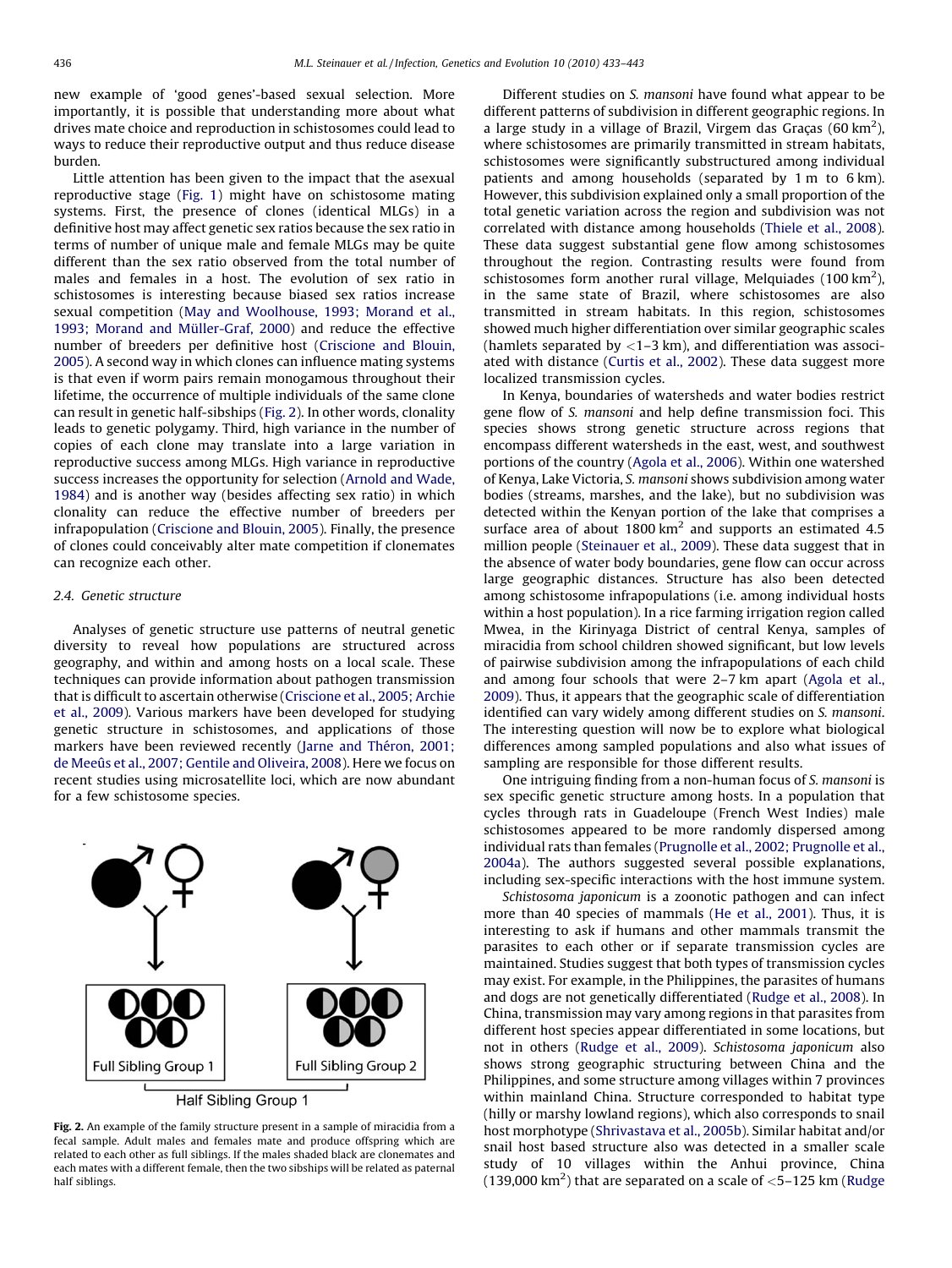[et al., 2009](#page-10-0)). Schistosoma japonicum is arguably the most pathogenic and difficult to control schistosome. Therefore, it will be important to determine the factors that drive host specific transmission cycles and those that allow this disease to function as a zoonosis with many reservoir hosts. The latter presents a much more difficult epidemiological problem.

Genetic structure analyses are powerful tools for inferring epidemiological and evolutionary processes in schistosomes. They indicate that transmission foci are structured by watershed boundaries, habitat types, and host species. However, several sampling and methodological issues need to be acknowledged and addressed before these techniques can be used to their full potential with schistosomes. Below we discuss some of these issues with the goal of identifying sampling biases and solutions to avoid them.

#### 2.5. Sampling issues

Here we discuss estimating parameters of adult schistosome populations such as allele and genotype frequencies, linkage disequilibrium (LD) and departures from Hardy-Weinberg equilibrium (HWE) within populations, or genetic structure across geographic sites or among infrapopulations within geographic sites. In the following, we refer to the adult parasites in one host as an infrapopulation, and to all the adult parasites in all hosts in a host population as the component population ([Bush et al., 1997\)](#page-8-0).

Unfortunately, the life history of schistosomes makes it difficult to know if sampling was adequate to estimate genetic parameters of adult worm populations. The first issue is whether the population of interest has been sampled randomly. The second is adequate statistical and genetic sampling [\(Holsinger and Weir,](#page-9-0) [2009\)](#page-9-0). 'Statistical sampling' error results from studying a finite number of individuals per population or a finite number of populations from a larger metapopulation to which one wants to make inference (same as intralocus sampling error in [Waples,](#page-10-0) [1998; Holsinger and Weir, 2009\)](#page-10-0). 'Genetic sampling' results from using a limited number of loci to make inference to the genome as a whole (same as interlocus variance in [Waples, 1998\)](#page-10-0). Unlinked loci have largely independent evolutionary histories, so parametric  $F_{\rm st}$ can vary substantially among loci [\(Chakraborty and Leimar, 1987;](#page-8-0) [Waples, 1998](#page-8-0)). We do not focus on genetic sampling variance, but readers should keep this in mind when comparing studies that are based on a small number of loci (e.g. fewer than ten). Furthermore, each set of populations has its own unique evolutionary history, thus one should be cautious about extrapolating results to other sets of populations (another form of genetic sampling; [Holsinger](#page-9-0) [and Weir, 2009](#page-9-0)).

Say one wants to estimate  $F_{st}$  among geographic sites (i.e. among component populations). The first major hurdle is how to sample hosts (infrapopulations) in order to obtain a random sample of adult worms from the component population. The schistosomes in different demographic groups of humans may represent different subpopulations because infection risk can vary based on factors such as age, occupation, gender, socioeconomic status, and previous exposure. For example, schistosome populations may differ between children and adults because of their behavioral differences, the long life span of schistosomes ([Fulford et al., 1995\)](#page-9-0), and concomitant immunity [\(Smithers and Terry, 1967; Dean,](#page-10-0) [1983\)](#page-10-0). Thus, deciding which humans to sample in order to obtain a random sample of the component population of adult worms may be difficult.

The second major hurdle is our inability to sample adult worms because they live in the vasculature of human hosts. Most studies resort to sampling eggs/miracidia obtained from human feces. The problem here is that we do not know to what extent a snapshot sample of eggs represents the adult worms in that host. First, it is unknown how many adults were in each sampled host. Thus, we have unknown statistical sampling error from the adult component population. Second, if the sampled miracidia are derived from a few of the adults there will also be sampling bias in that the alleles from some adults are over-represented. So eggs from a few infrapopulations could give parameter estimates that are very different from those of the adult component population. Furthermore, the large sample sizes possible with egg collections could cause one to be wrong with high statistical confidence. These pitfalls of sampling juveniles were pointed out decades ago in the fish literature [\(Allendorf and Phelps, 1981; Waples, 1998\)](#page-8-0). The extent of the problem in schistosomes is not yet clear, but it has been largely ignored ([Criscione et al., 2005](#page-8-0)). Below we expand on the issue, discuss how likely it is to be a problem, and suggest potential solutions.

The basic problem is that although one can obtain thousands of eggs/miracidia from a single host, it is very difficult to know what effective number of adult breeders  $(N_b)$  produced that sample ([Criscione and Blouin, 2005\)](#page-8-0). To begin with, the total number of worms per host is highly skewed in most parasites ([Crofton, 1971;](#page-9-0) [Shaw et al., 1998](#page-9-0)). So you often do not know if your sample of eggs came from a host infected with a few adult worms or hundreds. Secondly, the  $N_b$  represented in your sample of eggs can be much smaller than the total number of adult worms in the sampled host.  $N_b$  is equal to the actual number of adults (census number,  $N_c$ ) only when the number of offspring per adult,  $k$ , has a Poisson distribution (i.e. the variance,  $V_k$  equals the mean,  $\overline{k}$ ) ([Hedrick,](#page-9-0) [2005\)](#page-9-0). The distribution of reproductive output among individuals in natural populations is usually highly skewed, causing  $V_k/\bar{k} > 1$ , and thus  $N_b$  to be smaller than  $N_c$  (e.g. Table 10.2 in [Frankham et al.,](#page-9-0) [2002\)](#page-9-0). A highly skewed distribution of reproductive success seems likely in schistosomes for several reasons. For example, the immune system of the host might act more strongly on some schistosome genotypes, and thus greatly inflate the variance in egg production among pairs. Certain microhabitats within the host may be more conducive to egg production and excretion than others because the eggs must travel from venules, through tissues, and into the lumen of the digestive tract or bladder to be excreted. So worms in certain locales may contribute disproportionately to eggs in the feces. The presence of multiple clonemates within infrapopulations could also skew the distribution of reproductive success among MLGs. Furthermore, egg production for individual worms could be temporally variable and thus a single 'snapshot' sample from a host might not be representative of the long-term output from that host.

Thus, even though there may be many adults per definitive host, if reproduction is skewed so that a small number of breeders are contributing the majority of the offspring in a sample (i.e. that sample has a small  $N_b$ ), a false conclusion of large differentiation among infrapopulations could be made simply as a consequence of sampling offspring rather than the adults that produced them ([Fig. 3\)](#page-5-0). If few infrapopulations are sampled per component population, one could observe an inflated  $F_{st}$  among component populations (or among host species, or whatever the larger unit of comparison). Additionally, a sample having small  $N_b$  will contain large numbers of full and/or half-siblings. Thus, sampling miracidia from a few infrapopulations that have low  $N_b$  could also cause one to wrongly conclude that there is substantial LD and deviations from HWE in the population, when in fact the adult population is in equilibrium.

Typical values of  $N_b/N_c$  for infrapopulations from humans are currently unknown. [Steinauer et al. \(2009\)](#page-10-0) provide the only data available to date on the distribution of family sizes within individual hosts. In that study, mice were experimentally infected with schistosomes. Eggs trapped in the liver were collected and miracidia were hatched and genotyped. Parentage analyses were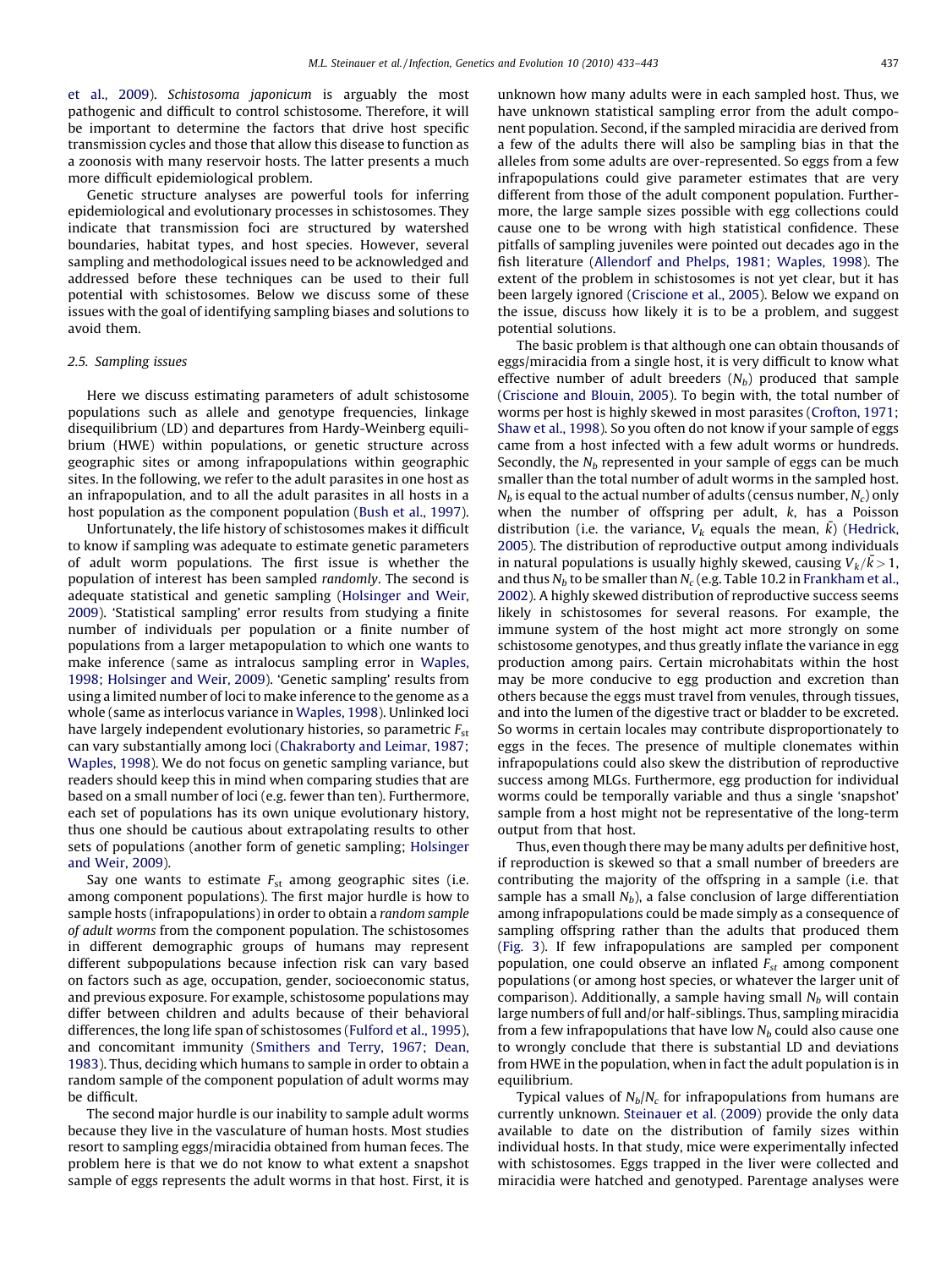<span id="page-5-0"></span>

Fig. 3. Sources of sampling variance that can lead to apparent genetic structure among hosts (infrapopulations), or among component populations (e.g. geographic locations) if few hosts are sampled per component population. Each generation, eggs are passed into the environment and the resulting larvae randomly re-infect hosts creating an essentially random mating component population (cf. [Criscione](#page-8-0) [and Blouin, 2006](#page-8-0)). Reproducing adults (breeders) are subdivided into definitive host infrapopulations of say N breeders per host. If one were to measure the allele frequencies of the infrapopulations, the variance in allele frequencies among them would be  $V_p = p(1 - p)/2N$ , where p is the frequency of the allele in the component population. In this example,  $p1-p3$  are the allele frequencies in the adults in each infrapopulation.  $p1'-p3'$  are the allele frequencies in samples of the offspring of those adults (eggs or miracidia). The variance among offspring samples,  $V_{p'}$ , is now calculated by replacing  $N$  with the effective number of breeders per host,  $N_b$ . Because  $N_b$  is typically much smaller than N, the variance among offspring samples can be much greater than the variance among infrapopulation samples  $(V_p' > V_p)$ . Thus, when sampling offspring, a small  $N_b$  could cause one to conclude that there is large differentiation among infrapopulations, even though the adults were sampled from a panmictic population. If few infrapopulations are sampled per component population,  $F_{st}$  could be inflated among component populations. Passing miracidia through snails and mice and then genotyping adults could add additional components of variance owing to drift and to host-induced selection among parasite families.

used to assign miracidia to their parents collected from those mice in order to determine the reproductive success of each adult. Reproduction was over-dispersed among pairs within a host so that  $V_k/\overline{k}$  ranged from 7.24 to 7.41 per host giving  $N_b/N_c$  ratios of approximately 0.24 (Eq. (6.8b) in [Hedrick, 2005](#page-9-0)). These data come from a single experimental infection in mice, and further work is necessary to determine if one would obtain similar values from natural infrapopulations from humans. Nevertheless, values of  $V_k/\overline{k}$  in the range of 5–20 are typical for wildlife populations (e.g. Table 1 in [Frankham et al., 2002](#page-9-0)), so the above estimate of  ${V}_{k}/k \approx 7$ seems realistic.

So how can one adequately estimate  $F_{st}$  among component populations from samples of eggs? Again, one must understand the biology of transmission in order to sample hosts in a way such that the component population of adult worms is sampled randomly. Given that, one must then sample from a large enough sample of hosts to insure adequate statistical sampling of adult worms from their egg sample proxies. Preliminary work to estimate the amonghost component of variance would help in rational design of a sampling scheme that balances the number of hosts sampled versus number of eggs genotyped per host. One should then estimate the genetic variance between geographic regions after removing the among-infrapopulation variance (see [Rudge et al.,](#page-10-0) [2008\)](#page-10-0). An alternate approach would be to identify sibling groups within each sample of eggs and then substitute in the reconstructed genotypes of their parents. Or one could adjust allele frequencies so that each family is equally represented within each infrapopulation. Although these sibship-based approaches would give more accurate allele frequency estimates, they require substantially more work (see further discussion of sibship methods below).

Another approach to estimating parameters of the adult population has been to sample cercariae from snails. However, this approach also raises issues of statistical sampling and of nonrandom sampling because of transient temporal and spatial variation in allele frequencies. Schistosomes are relatively short lived in snails compared to humans. If infection of snails is sporadic, rather than constant, a sample of cercariae may actually have originated from a small number of definitive hosts (and perhaps from only a few of their adult parasites, depending on the timing of egg output and the  $N_b$  of infrapopulations). A similar phenomenon, known as 'sweepstakes recruitment' is well known in the marine genetics literature ([Hedgecock, 1994; Li and](#page-9-0) [Hedgecock, 1998\)](#page-9-0). Under sweepstakes recruitment there can be a large population of long-lived adults, but successful recruitment of larvae is a rare and unpredictable event. For example, in a population of thousands of adult oysters, the larvae in a single settlement event can be the offspring of just a handful of adults. Thus, if one samples only larvae, one might see a large  $F_{st}$  among geographic sites. But samples of adults, which consist of many cohorts that recruited over time, would show  $F_{st}$  = 0. Because schistosomes also have long-lived adults and presumably type III survivorship (high offspring mortality) in an uncertain environment, sweepstakes recruitment on a local scale seems plausible for schistosomes.

If a similar sweepstakes phenomenon is characteristic of schistosome populations, then how one samples snails on a microgeographic scale (when, where and how many snails per site) could greatly influence conclusions about the adult population of parasites. Yet the low prevalence of infected snails in most regions (often <5%) ([Dabo et al., 1997; Sire et al., 1999; Kloos et al., 2001;](#page-9-0) [Steinauer et al., 2008c\)](#page-9-0) can make it very difficult to sample randomly across the geographic region of interest. For example, if one succumbs to the temptation to sample snails intensively from a microhabitat having high prevalence, allele frequencies estimated for the region as a whole could be highly biased if a transient parasite hotspot is not representative of the adult population.

Finally, we end this section by emphasizing that we discussed potential pitfalls of sampling juveniles in the context of estimating certain parameters of the adult population (such as  $F_{st}$  among component populations). However, if the goal is to address other question, say mating systems or non-random patterns of transmission (i.e., how genetic variation is disseminated from definitive hosts) in a landscape, then sampling eggs or cercariae would be very appropriate (e.g. see the Sections [2.2 and 2.3](#page-2-0) above). The best way to sample depends on the question being asked.

#### 2.5.1. Technical issues and possible solutions

2.5.1.1. Limited genomic DNA. Because the larval stages of schistosomes are small (miracidia  $\langle 200 \mu m \times 70 \mu m$ ; body of cercariae  $<$ 250  $\times$  100  $\mu$ m), researchers often passage field-collected miracidia through laboratory raised snails and mammals to obtain adults for genotyping. This approach can have several drawbacks. It is time consuming and expensive to maintain large populations within laboratory animals and their use can present ethical issues. For answering certain questions, one might need to identify adult clonemates that may have arisen during the asexual reproductive (snail) stage, and then collapse them into single MLGs prior to downstream analyses (discussed further below). A more critical issue is the loss of genetic diversity and spurious changes in allele frequencies that could result from selection and genetic drift during laboratory passage [\(Stohler et al., 2004; Shrivastava et al.,](#page-10-0) [2005a](#page-10-0)). The number of snails used limits the number of genotypes that can be passed on to the next host. Variation among sporocysts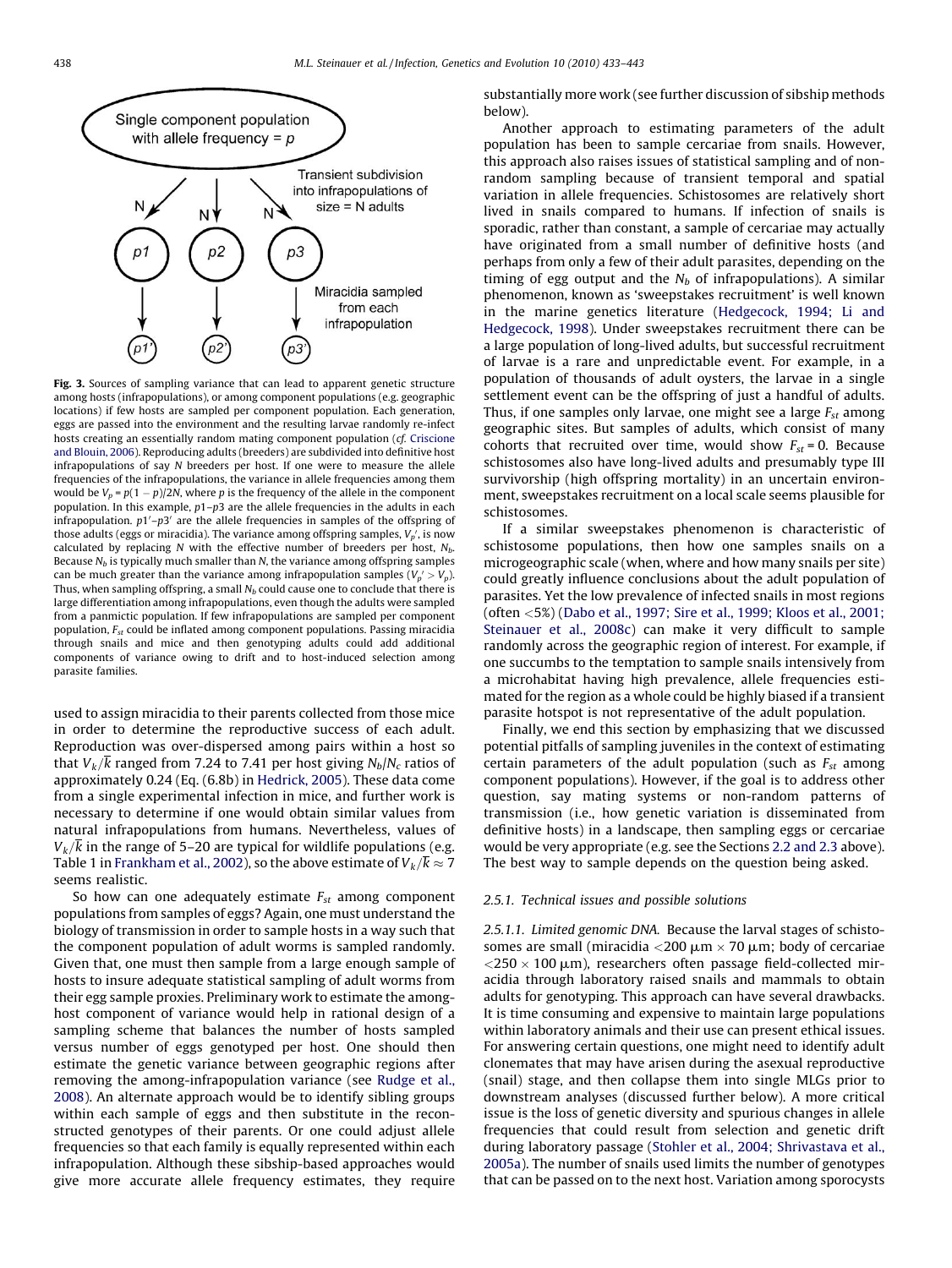in production of cercariae will reduce the effective number of unique MLGs that are available to infect the rodent host. Rodents, in turn, are expensive and can carry only tens to a few hundred adults at most. Thus, even a single generation of laboratory passage could impose a severe genetic bottleneck on the sampled individuals. Selection among parasite genotypes via host immune systems could add an additional non-random component to which genotypes make it to adulthood. Such selection seems especially likely when passaging field-collected parasites through novel hosts (e.g. lab strains of snails, rodent hosts for miracidia collected from humans). For example, we know that in laboratory settings different cercarial clones vary greatly in their infectivity to mice (Steinauer unpublished data; J. Boissier, personal communication). Of course selection should not cause deterministic changes in the frequencies of neutral genetic markers unless those markers happen to be closely linked to a locus under selection. Selection simply adds an additional non-random component of variance in family size (e.g. among clones or among siblings from the original sample), which will further reduce the effective size of the passaged population. Thus drift and selection during laboratory passage could, for example, cause one to conclude that two fieldcollected samples of miracidia differ in allele frequencies when in fact they originated from the same parental gene pool.

Recent advances have lead to techniques that allow genotyping of multiple microsatellite loci from single eggs or miracidia ([Shrivastava et al., 2005a; Sorensen et al., 2006; Gower et al., 2007;](#page-10-0) [Beltran et al., 2008b; Steinauer et al., 2008a](#page-10-0)), thereby eliminating the need to passage worms through hosts. These techniques not only reduce the use of animals and laboratory effort, but they also allow for a greater sample size to be analyzed. However, one of the greatest challenges in genotyping individual miracidia has been the limited amount of template available, which can lead to high rates of genotyping errors. Error is an important consideration for all studies involving microsatellite genotyping because it can lead to false interpretation of the data ([Taberlet et al., 1996; Pompanon](#page-10-0) [et al., 2005](#page-10-0)). Allelic dropout, the loss of one allele in a heterozygote, is particularly problematic with low quantities of template and when there is a large length difference among alleles [\(Taberlet](#page-10-0) [et al., 1996](#page-10-0)). Often, the longer alleles are not detected because of PCR amplification bias for the shorter alleles; however, poor template quantity can lead to the loss of either allele [\(Walsh et al.,](#page-10-0) [1992\)](#page-10-0). Allelic dropout appears as a heterozygote deficiency in the population, which can lead to erroneous conclusions about population structure, mating systems, parentage, or even selection ([Wattier et al., 1998](#page-10-0)). Methods aimed at uncovering genotyping errors have been developed and can be applied to investigate potential problematic loci or samples (e.g. [Bonin et al., 2004; Van](#page-8-0) [Oosterhout et al., 2004; Dewoody et al., 2006; Johnson and Haydon,](#page-8-0) [2007\)](#page-8-0).

Whole genome amplification was recently evaluated as a means to increase the amount of DNA template from a single miracidium ([Valentim et al., 2009](#page-10-0)). Genotyping error rate induced by this method was very low (0.45%) (measured 56 microsatellite loci evenly dispersed across the genome of S. mansoni; [Criscione et al.,](#page-8-0) [2009\)](#page-8-0). This method will be useful because hundreds of molecular markers can now be genotyped from a single miracidium, and because individuals can be genotyped repeatedly to assess genotyping error rates in field studies.

2.5.1.2. Identifying clonemates. For some analyses one may wish to collapse clonemates into single MLGs (e.g. clones can cause LD among markers and large deviations from HWE; Thé[ron et al.,](#page-10-0) [2004; Prugnolle et al., 2005](#page-10-0)). For example, because clonal reproduction takes place after sexual reproduction,  $F_{is}$  and LD in adults will only reflect mating patterns in the previous generation if one collapses clonemates. Thus, such deviations from equilibrium can be the biologically interesting phenomenon one wants to study or they can be a sampling nuisance—it depends on the question and the stage of the life cycle to which one wants to make inference. Given one has chosen to collapse clonemates, there are two complications with doing this in practice. First, one has to decide whether individuals that have the same MLG are actually clonemates or have the same MLG by chance alone. Software packages calculate the probability that identical MLGs arose through sexual rather than asexual reproduction, given the background allele frequencies [\(Stenberg et al., 2003; Meirmans](#page-10-0) [and Van Tienderen, 2004; Arnaud-Haond and Belkhir, 2007\)](#page-10-0). However, these methods do not work well if only a few loci were sampled, the population is characterized by low diversity, or one does not have an adequate source from which to estimate population allele frequencies.

The second complication for identifying clone mates is the presence of nearly identical MLG's (niMLG). niMLGs are individuals that have identical genotypes at all but (usually) one of a large number of loci ([Yin et al., 2008](#page-10-0)). niMLGs can arise among true clonemates if there is a high mutation rate during the asexual phase in the snail. This phenomenon has been reported for S. japonicum ([Yin et al., 2008\)](#page-10-0), in which one miracidium apparently produced up to 9 different MLG (based on 17 microsatellite loci examined) after asexual reproduction within a snail. Diversity among clonemates has also been reported for intramolluscan stages of S. mansoni at the W1 locus, a repetitive element on the sex chromosomes ([Grevelding, 1999; Bayne and Grevelding, 2003\)](#page-9-0). Further work is necessary to determine if mutation rates are high for all schistosome species and if certain loci are more prone to mutation.

2.5.1.3. Identifying and accounting for sibship structure within a sample. Above we discussed the problems that can arise if larval samples descend from a small effective number of breeders. In that situation, the sample should contain groups of siblings. Several methods can be used to identify family structure within a sample of individuals. Large LD and deviations from HWE should clue one into the possibility of family structure in a dataset. The presence of relatives in a sample can also be inferred from a skewed distribution of pairwise relatedness estimates (e.g., as implemen-ted in the program IDENTIX; [Belkhir et al., 2002\)](#page-8-0). If one has an  $a$ priori expectation that the sample has a simple kin structure consisting of just full siblings (or full and half siblings) and unrelated individuals (e.g. miracidia from a fecal sample), one can partition those individuals into full sibling and half sibling groups in the absence of parental genotypes (reviewed in [Blouin, 2003\)](#page-8-0). Examples of software packages include Colony v. 2, [\(Wang, 2004\)](#page-10-0); Pedigree 2.2, ([Herbinger, 2005](#page-9-0)); Parentage, ([Emery et al., 2001\)](#page-9-0), and KINALYZER [\(Ashley et al., 2009\)](#page-8-0). However, pedigree reconstruction is still an active area of research, and there is as yet little consensus on the best method for every situation [\(Butler et al.,](#page-8-0) [2004; Ashley et al., 2008\)](#page-8-0). Note that the performance of these methods can be very sensitive to the number of loci used and the underlying family structure (distribution of family sizes, presence of maternal and paternal half siblings, number of clones present, presence of higher-order relatives), and that different methods can give different results. Thus, the accuracy of any particular family reconstruction can be difficult to estimate.

Assuming one can successfully reconstruct sib groups, two general approaches could be used to eliminate the problem of siblings in a dataset in order to make inference to the adult population. First, siblings can be removed leaving a single individual from each family in the dataset. An alternative and more difficult approach is to reconstruct the adult genotypes based on the offspring genotypes via rules of Mendelian inheritance and then replace the sibship with the genotypes of their parents ([Banks](#page-8-0)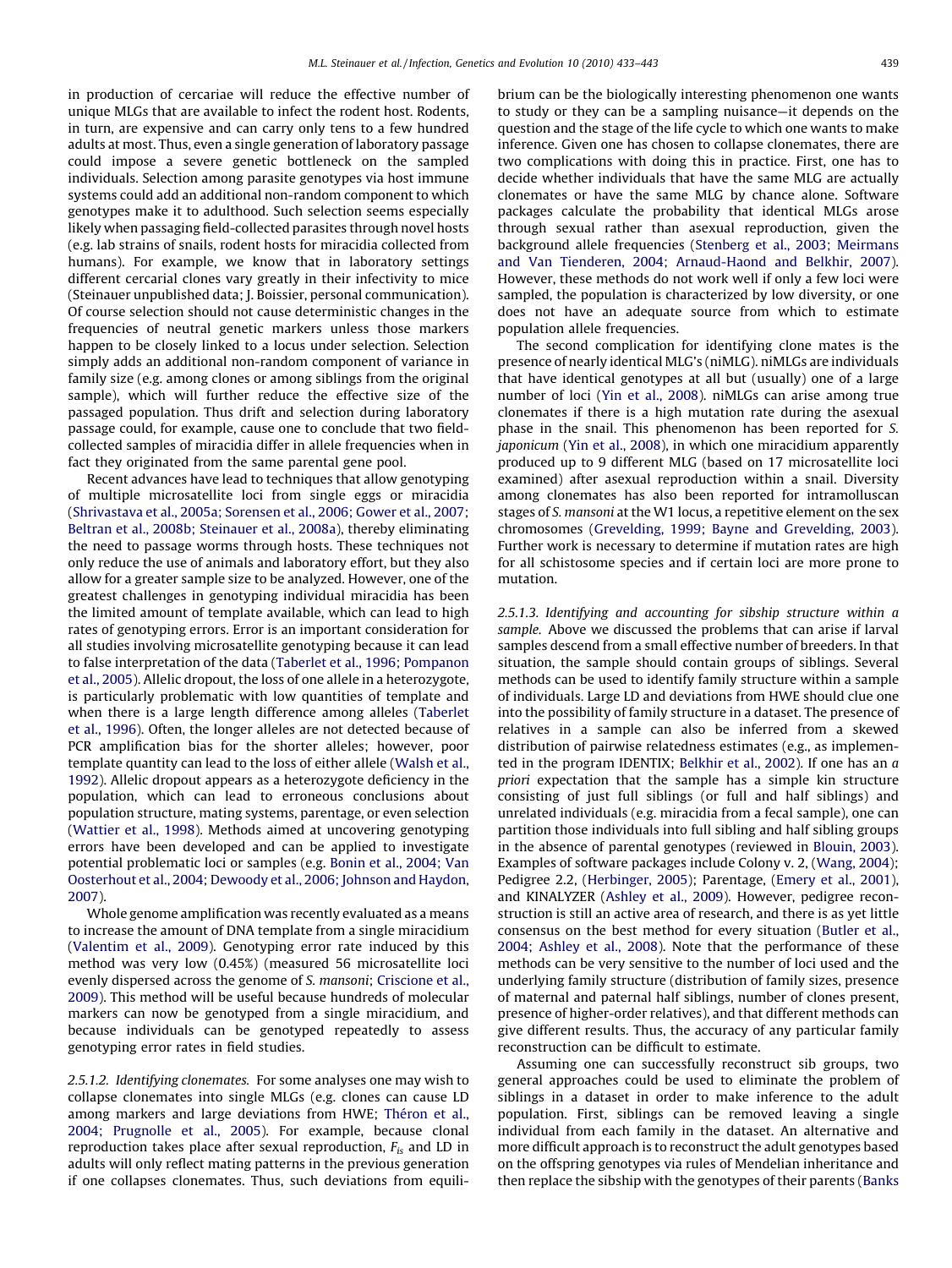[et al., 2000; Criscione et al., 2005](#page-8-0)). For each set of parents, the genotype at each locus can be inferred; however it will not be known which genotype belongs to which parent and thus the entire MLG cannot be reconstructed. However, complete MLGs of parents can be reconstructed when a common parent mates with two or more partners to produce half sibships [\(Jones, 2005](#page-9-0)). This situation might arise commonly in schistosomes when clonemates breed with mates that are genetically different ([Fig. 2](#page-3-0)). Parental genotype reconstruction is ideal in many ways because it allows the adult genotypes to be used in genetic analyses. However, a large number of offspring genotypes must be sampled in order to accurately reconstruct parental genotypes and to obtain enough parental genotypes for analysis.

2.5.1.4. Genotyping aggregates of individuals. An alternative approach for obtaining allele frequency estimates from an infrapopulation is to genotype aggregates or pools of DNA from several individual eggs or miracidia derived from a single human patient ([Silva et al., 2006; Blank et al., 2009; Hanelt et al., 2009b](#page-10-0)). The aggregate alleles are then determined by the number of bands or peaks after PCR amplification and their relative frequencies by the intensity or size of the band or peak.

[Silva et al. \(2006\)](#page-10-0) and [Blank et al. \(2009\)](#page-8-0) have investigated this method by comparing PCR amplifications from individually extracted adult worms to pools of known concentrations of extracted DNA from those same adults. Their results showed strong concordance between genotype profiles and the known DNA concentrations of the artificial pools of DNA. However, their pools included a low number of individuals  $(<16)$  with few alleles  $(<$ 6) at a total of 7 loci. Thus, it is not known whether the same accuracy would be true for DNA extracted from a pooled sample of eggs from feces (in which DNA from each individual is not equalized), or when using highly polymorphic loci. [Hanelt et al.](#page-9-0) [\(2009b\)](#page-9-0) showed that allele frequencies correlated strongly between pools of miracidia (bulked DNA extraction) and individual miracidia collected from the same naturally infected human patient. However, error rates were significant, with an average of 8% of alleles lost and also false alleles detected in pools [\(Hanelt](#page-9-0) [et al., 2009b](#page-9-0)). In part, errors were due to amplification bias and inadvertent scoring of stutter bands in chromatograms or gels ([Hanelt et al., 2009b\)](#page-9-0). In a pool, amplification bias for shorter alleles not only causes the apparent loss of the large alleles, but also skews the estimated allele frequencies because they are estimated according to amplification intensity [\(Hanelt et al., 2009b\)](#page-9-0). Additionally, the chromatograms or gels derived from pools can be difficult to score because any microsatellite stutter peak (band) or electrophoresis generated artifact has to be considered an allele because they cannot be easily differentiated from the true alleles in

diverse samples ([Hanelt et al., 2009b\)](#page-9-0). These types of error are locus dependent and also potentially sample dependent as error generally increases with the diversity present ([Hanelt et al.,](#page-9-0) [2009b\)](#page-9-0). Therefore, validation for each locus with diverse samples and from individually extracted egg/miracidia DNA that is subsequently pooled needs to be performed.

Another drawback to genotyping aggregates of offspring is that the inferences that can be made from the data are limited because only infrapopulation level data can be obtained rather than individual MLGs within the population. Thus, there is no ability to test for LD and deviations from HWE [\(Silva et al., 2006](#page-10-0)) or to assess family structure. The utility of this technique clearly relies on the question being addressed and how much error is acceptable. The utility of pooling lies in its efficiency in collecting data, but both error rates and the type of information needed must be carefully considered before this methodology is applied. Here we only discussed scoring microsatellite loci in pooled samples. However, pooling could be particularly useful once biomarkers are developed for genetically based traits such as virulence, host specificity, or drug resistance. In those cases one may wish to simply score presence/absence of a marker, or to track allele frequency changes (as in monitoring response to selection for drug resistance). For those applications pooling could be a very efficient approach.

2.5.1.5. Development of microsatellite loci. One additional technical issue is worthy of mention. Microsatellite markers are becoming more abundant for schistosome species that infect humans including 9 for S. haematobium [\(Golan et al., 2008](#page-9-0)), 28 for S. japonicum ([Shrivastava et al., 2003; Yin et al., 2008](#page-10-0)), and 303 of S. mansoni ([Durand et al., 2000; Blair et al., 2001b; Curtis et al., 2001;](#page-9-0) [Rodrigues et al., 2002a; Rodrigues et al., 2002b; Silva et al., 2006;](#page-9-0) [Criscione et al., 2009](#page-9-0)). An additional 8 markers for S. haematobium have been released to GenBank (EU887233-40) and an accompanying manuscript will follow (C.J. Schiff, Johns Hopkins Center for Global Health, personal communication). In S. mansoni 243 of microsatellites have been mapped across the genome including 23 that demarcate a Z chromosome specific region that does not recombine with the W chromosome ([Criscione et al., 2009\)](#page-8-0). These markers will be a powerful tool in field based studies. However, as independent laboratories have designed markers via various methods, there has been overlap in primer design for identical loci (examples in S. mansoni given in Table 1, other schistosome species have not been examined for marker redundancy). Our count reveals 11 redundant loci. In some cases, markers identified as separate loci, but really are a single locus, have been used in the same study. For example, sms6-1 (AF330104), sms7-1 (AF330105), and sms9-1 (AF330106) of [Blair et al. \(2001b\)](#page-8-0) are the same locus with different primers and were used by [Webster et al. \(2007\)](#page-10-0) as

Table 1

Redundant microsatellite markers reported for Schistosoma mansoni. These loci are the same but often are associated with different primer sequences.

| Original marker                                                                                       | GenBank accession no.                                                                    | Original reference                                                                                                                                                                          | Redundant marker                                                                                                                                                                                                              |
|-------------------------------------------------------------------------------------------------------|------------------------------------------------------------------------------------------|---------------------------------------------------------------------------------------------------------------------------------------------------------------------------------------------|-------------------------------------------------------------------------------------------------------------------------------------------------------------------------------------------------------------------------------|
| SMD <sub>25</sub><br>AI068335<br>L46951<br>SMIMP25<br>$sms6-1$<br>SMDA28<br>SMD43<br>SMC <sub>1</sub> | AF202965<br>AI068335<br>L46951<br>X77211<br>AF330104<br>AF325695<br>AF325697<br>AF325694 | Durand et al. (2000)<br>Durand et al. (2000)<br>Durand et al. (2000)<br>Durand et al. (2000)<br>Blair et al. (2001)<br>Curtis et al. (2001)<br>Curtis et al. (2001)<br>Curtis et al. (2001) | Supercontig_0000170 <sup>a</sup><br>$CA11-1b$<br>SmBr6 <sup>c</sup><br>SmBr3 <sup>c</sup><br>sms $7-1^b$ , sms $9-1^b$<br>13TAGA <sup>d</sup> , SmBr10 <sup>e</sup><br>SmBr15 <sup>e</sup><br>$SMMS16^f$ . SmBr9 <sup>e</sup> |
| 27AAT                                                                                                 | BH795456                                                                                 | Rodrigues et al. (2002b)                                                                                                                                                                    | SmBr7 <sup>e</sup>                                                                                                                                                                                                            |

<sup>a</sup> [Criscione et al. \(2009\).](#page-8-0)

<sup>b</sup> [Blair et al. \(2001b\)](#page-8-0).

<sup>c</sup> [Rodrigues et al. \(2002a\).](#page-9-0)

<sup>d</sup> [Rodrigues et al. \(2002b\)](#page-10-0).

[Rodrigues et al. \(2007\)](#page-10-0).

<sup>f</sup> [Silva et al. \(2006\)](#page-10-0).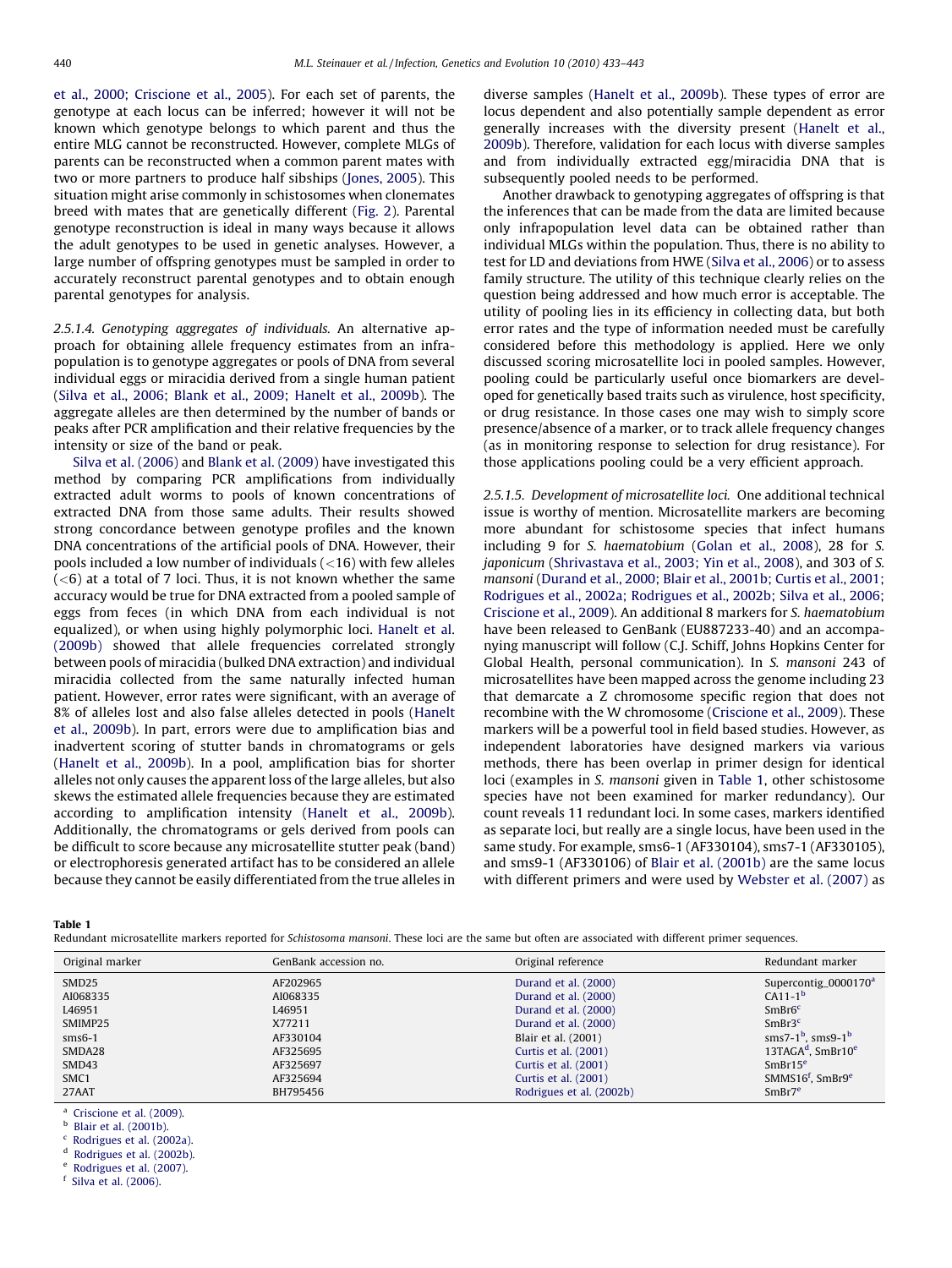<span id="page-8-0"></span>independent loci. Thus, researchers are advised to search for matches in databases prior to selecting markers.

#### 3. Conclusions

Molecular methods and principles of evolution and ecology have revealed many aspects of the epidemiology of schistosomes. Phylogenetics and biogeography have given a historical perspective on the origin of schistosomes and revealed their ability to colonize new locations and new hosts. Molecular methods have also uncovered the complexities of the mating systems of schistosomes and that interspecific hybrid zones occur naturally. The consequences of these hybrid zones have yet to fully be explored. Molecular markers have been used to describe the transmission dynamics of schistosomes. Populations can be structured at local scales according to watershed boundaries, topography, and host species but more data is needed to understand how these causative factors differentially influence populations. Also co-infections within snails appear to be random with regard to relatedness suggesting that aggregation of relatives does not strongly influence population structure in snails.

One obvious hurdle to molecular epidemiological studies of schistosomes is sampling and using the appropriate methodology for samples collected. Their intravascular habitat in human hosts and also their asexual reproduction within the intermediate host, make sampling a challenge. Alternative methods have been developed; however, we have pointed out several pitfalls to these methods that may yield spurious results. We have also given recommendations of how to identify sampling artifacts and methods to remove them. Our hope is to not only spark interest in the molecular epidemiology of schistosomes and other pathogens, but also increase the awareness of how sampling methodology can produce artifactual results. The development of new analytical tools and ongoing genome projects will undoubtedly lead to new and exciting research in schistosome epidemiology, but methodological hurdles must be overcome before this field reaches its full potential.

#### Acknowledgement

Partial funding for MLS was provided by U.S. National Institutes of Health Grant AI044913.

#### References

- Agola, E.L., Steinauer, M.L., Mburu, D.N., Mungai, B.N., Mwangi, I.N., Magoma, G.N., Loker, E.S., Mkoji, G.M., 2009. Genetic diversity and population structure of Schistosoma mansoni within human infra-populations in Mwea, central Kenya assessed by microsatellite markers. Acta Trop. 111, 219–225.
- Agola, L.E., Mburu, D.N., DeJong, R.J., Mungai, B.N., Muluvi, G.M., Njagi, E.N.M., Loker, E.S., Mkoji, G.M., 2006. Microsatellite typing reveals strong genetic structure of Schistosoma mansoni from localities in Kenya. Infect. Genet. Evol. 6, 484–490.
- Allendorf, F.W., Phelps, S.R., 1981. Use of allele frequencies to describe population genetic structure. Can. J. Fish. Aquat. Sci. 38, 1507–1514.
- Aoki, Y., Sato, K., Muhoho, N.D., Noda, S., Kimura, E., 2003. Cercariometry for detection of transmission sites for schistosomiasis. Parasitol. Int. 52, 403–408.
- Archie, E.A., Luikart, G., Ezenwa, V.O., 2009. Infecting epidemiology with genetics: a new frontier in disease ecology. Trends Ecol. Evol. 24, 21–30.
- Arnaud-Haond, S., Belkhir, K., 2007. Genclone: a computer program to analyse genotypic data, test for clonality and describe spatial clonal organization. Mol. Ecol. Notes 7, 15–17.
- Arnold, S.J., Wade, M.J., 1984. On the measurement of natural and sexual selection: theory. Evolution 38, 709–719.
- Ashley, M.V., Berger-Wolf, T.Y., Caballero, I.C., Chaovalitwongse, W.A., DasGupta, B., Sheikh, S.I., 2008. Full sibling reconstruction in wild populations from microsatellite genetic markers. In: Russe, A.S. (Ed.), Computational Biology: New Research. Nova Science Publishers, Hauppauge, NY, pp. 231–258.
- Ashley, M.V., Caballero, I.C., Chaovalitwongse, W.A., Dasgupta, B., Govindan, P., Sheikh, S.I., Berger-Wolf, T.Y., 2009. KINALYZER, a computer program for reconstructing sibling groups. Mol. Ecol. Resour. 9, 1127–1131.
- Attwood, S.W., 2001. Schistosomiasis in the Mekong region: Epidemiology and phylogeography. Adv. Parasitol. 50, 87–152.
- Attwood, S.W., Upatham, E.S., Meng, X.H., Qiu, D.C., Southgate, V.R., 2002. The phylogeography of Asian Schistosoma (Trematoda: Schistosomatidae). Parasitology 125, 99–112.
- Attwood, S.W., Fatih, F.A., Mondal, M.M.H., Alim, M.A., Fadjar, S., Rajapakse, R.P.V.J., Rollinson, D., 2007. A DNA sequence-based study of the Schistosoma indicum (Trematoda: Digenea) group: population phylogeny, taxonomy and historical biogeography. Parasitology 134, 2009–2020.
- Attwood, S.W., Fatih, F.A., Campbell, I., Upatham, E.S., 2008. The distribution of Mekong schistosomiasis, past and future: Preliminary indications from an analysis of genetic variation in the intermediate host. Parasitol. Int. 57, 256– 270.
- Avise, J.C., 2000. Phylogeography: The History and Formation of Species. Harvard University Press, Cambridge.
- Banks, M.A., Rashbrook, V.K., Calavetta, M.J., Dean, C.A., Hedgecock, D., 2000. Analysis of microsatellite DNA resolves genetic structure and diversity of chinook salmon (Oncorhynchus tshawytscha) in California's Central Valley. Can. J. Fish. Aquat. Sci. 57, 915–927.
- Barker, S.C., Blair, D., 1996. Molecular phylogeny of Schistosoma species supports traditional groupings within the genus. J. Parasitol. 82, 292–298.
- Bayne, C.J., Grevelding, C.G., 2003. Cloning of Schistosoma mansoni sporocysts in vitro and detection of genetic heterogeneity among individuals within clones. J. Parasitol. 89, 1056–1060.
- Belkhir, K., Castric, V., Bonhomme, F., 2002. Identix, a software to test for relatedness in a population using permutation methods. Mol. Ecol. Notes 2, 611–614.
- Beltran, S., Boissier, J., 2008. Schistosome monogamy: Who, how, and why? Trends Parasitol. 24, 386–391.
- Beltran, S., Cézilly, F., Boissier, J., 2008a. Genetic dissimilarity between mates, but not male heterozygosity influences divorce in schistosomes. PLoS One 3, 1–6.
- Beltran, S., Galinier, R., Allienne, J.F., Boissier, J., 2008b. Cheap, rapid and efficient DNA extraction method to perform multilocus microsatellite genotyping on all Schistosoma mansoni stages. Mem. Inst. Oswaldo Cruz 103, 501–503.
- Bermingham, E., Moritz, C., 1998. Comparative phylogeography: concepts and applications. Mol. Ecol. 7, 367–369.
- Black, C.L., Steinauer, M.L., Mwinzi, P.N.M., Secor, W.E., Karanja, D.M.S., Colley, D.G., 2009. Impact of intense, longitudinal retreatment with praziquantel on cure rates of schistosomiasis mansoni in a cohort of occupationally exposed adults in western Kenya. Trop. Med. Int. Health 14, 1–8.
- Blair, D., Davis, G.M., Wu, B., 2001a. Evolutionary relationships between trematodes and snails emphasizing schistosomes and paragonimids. Parasitology 123, S229–S243.
- Blair, L., Webster, J.P., Barker, G.C., 2001b. Isolation and characterization of polymorphic microsatellite markers in Schistosoma mansoni from Africa. Mol. Ecol. Notes 1, 93–95.
- Blank, W.A., Reis, E.R., Thiong'o, F.W., Braghiroli, J.F., Santos, J.M., Melo, P.R.S., Guimarães, I.C.S., Silva, L.K., Carmo, T.M.A., Reis, M.F., Blanton, R.E., 2009. Analysis of Schistosoma mansoni population structure using total fecal egg
- sampling. J. Parasitol. 95, 881–889. Blouin, M.S., 2003. DNA-based methods for pedigree reconstruction and kinship analysis in natural populations. Trends Ecol. Evol. 18, 503–511.
- Bonin, A., Bellemain, E., Eidesen, P.B., Pompanon, F., Brochmann, C., Taberlet, P., 2004. How to track and assess genotyping errors in population genetics studies. Mol. Ecol. 13, 3261–3273.
- Brant, S.V., Loker, E.S., 2005. Can specialized pathogens colonize distantly related hosts? Schistosome evolution as a case study. PLoS Pathogens 1, 167–169.
- Brant, S.V., Morgan, J.A.T., Mkoji, G.M., Snyder, S.D., Rajapakse, R.P.V.J., Loker, E.S., 2006. An approach to revealing blood fluke life cycles, taxonomy, and diversity: Provision of key reference data including DNA sequence from single life cycle stages. J. Parasitol. 92, 77–88.
- Bush, A.O., Lafferty, K.D., Lotz, J.M., Shostak, A.W., 1997. Parasitology meets ecology on its own terms: Margolis et al. revisited. J. Parasitol. 83, 575–583.
- Butler, K., Field, C., Herbinger, C.M., Smith, B.R., 2004. Accuracy, efficiency and robustness of four algorithms allowing full sibship reconstruction from DNA marker data. Mol. Ecol. 13, 1589–1600.
- Chakraborty, R., Leimar, O., 1987. Genetic variation within a subdivided population. In: Ryman, N., Utter, F. (Eds.), Population Genetics and & Fishery Management. Washington Sea Grant Publications/University of Washington Press, Seattle, pp. 89–120.
- Charlesworth, D., 2003. Effects of inbreeding on the genetic diversity of populations. Philos. Trans. R. Soc. B Biol. Sci. 358, 1051–1070.
- Chitsulo, L., Loverde, R., Engels, D., Barakat, R., Colley, D., Cioli, D., Engels, D., Feldmeier, H., Loverde, P., Olds, G.R., Ourna, J., Rabello, A., Savioli, L., Traore, M., Vennerwald, B., Schistosomiasis, T.R.G., 2004. Schistosomiasis. Nat. Rev. Microbiol. 2, 12–13.
- Conway, D.J., 2007. Molecular epidemiology of malaria. Clin. Microbiol. Rev. 20, 188–204.
- Criscione, C.D., Blouin, M.S., 2005. Effective sizes of macroparasite populations: a conceptual model. Trends Parasitol. 21, 212–217.
- Criscione, C.D., Poulin, R., Blouin, M.S., 2005. Molecular ecology of parasites: elucidating ecological and microevolutionary processes. Mol. Ecol. 14, 2247– 2257.
- Criscione, C.D., Blouin, M.S., 2006. Minimal selfing, few clones, and no among-host genetic structure in a hermaphroditic parasite with asexual larval propagation. Evolution 60, 553–562.
- Criscione, C.D., Valentim, C.L.L., Hirai, H., LoVerde, P.T., Anderson, T.J.C., 2009. Genomic linkage map of the human blood fluke Schistosoma mansoni. Genome Biol. 10, R71.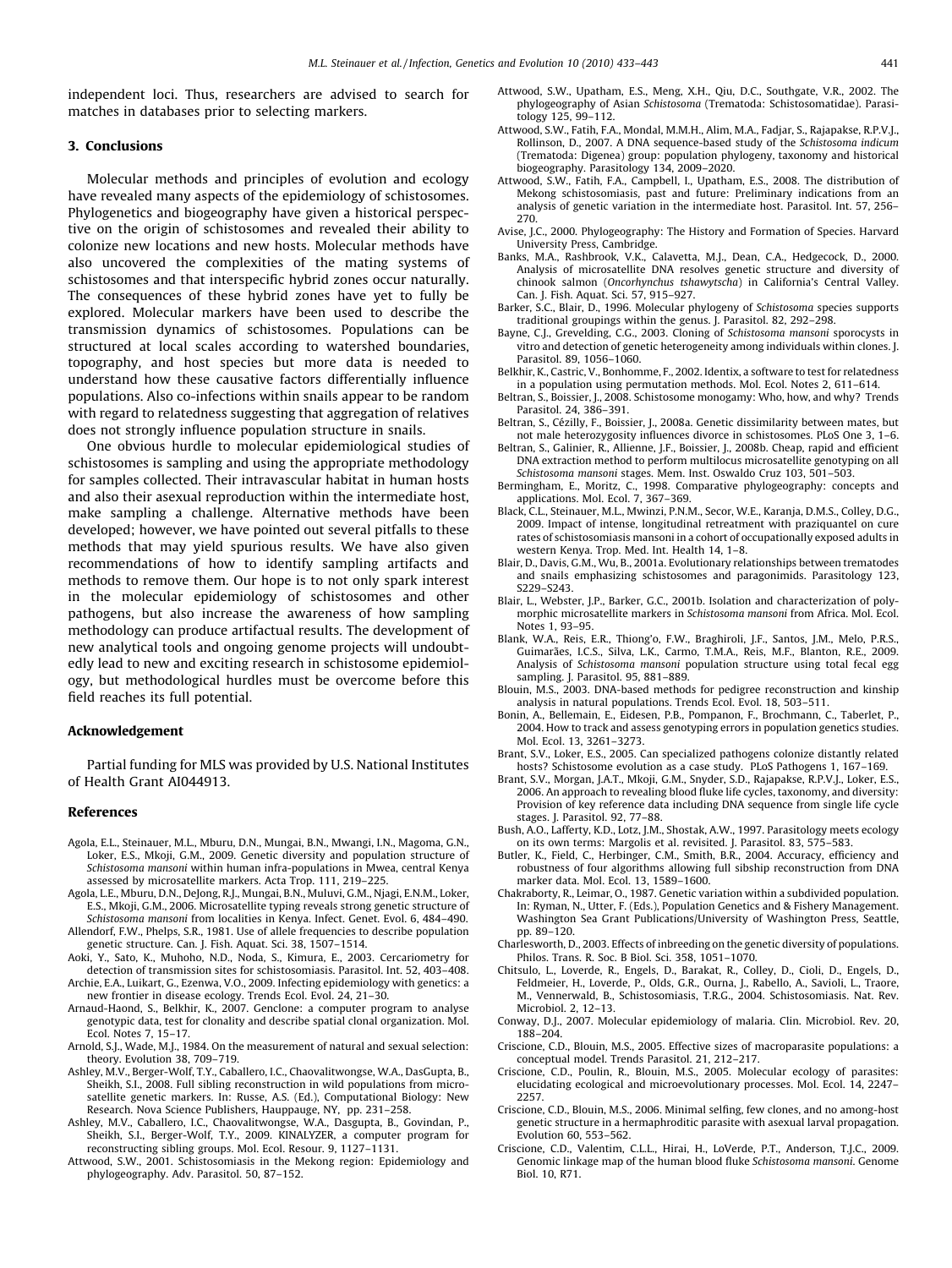<span id="page-9-0"></span>Crofton, H.D., 1971. A quantitative approach to parasitism. Parasitology 62, 179–193.

- Curtis, J., Sorensen, R.E., Page, L.K., Minchella, D.J., 2001. Microsatellite loci in the human blood fluke Schistosoma mansoni and their utility for other schistosome species. Mol. Ecol. Notes 1, 143–145.
- Curtis, J., Sorensen, R.E., Minchella, D.J., 2002. Schistosome genetic diversity: the implications of population structure as detected with microsatellite markers. Parasitology 125, S51-S59.
- Dabo, A., Durand, P., Morand, S., Diakite, M., Langand, J., ImbertEstablet, D., Doumbo, O., Jourdane, J., 1997. Distribution and genetic diversity of Schistosoma haematobium within its bulinid intermediate hosts in Mali. Acta Trop. 66, 15–26.
- de Meeûs, T., McCoy, K.D., Prugnolle, F., Chevillon, C., Durand, P., Hurtrez-Boussés, S., Renaud, F., 2007. Population genetics and molecular epidemiology or how to ''de´busquer la bete''. Infect. Genet. Evol. 7, 308–332.
- Dean, C.A., 1983. Schistosoma and related genera: acquired resistance in mice. Exp. Parasitol. 55, 1–104.
- DeJong, R.J., Morgan, J.A.T., Paraense, W.L., Pointier, J.P., Amarista, M., Ayeh-Kumi, P.F.K., Babiker, A., Barbosa, C.S., Brémond, P., Canese, A.P., de Souza, C.P., Dominguez, C., File, S., Gutierrez, A., Incani, R.N., Kawano, T., Kazibwe, F., Kpikpi, J., Lwambo, N.J.S., Mimpfoundi, R., Njiokou, F., Poda, J.N., Sene, M., Velasquez, L.E., Yong, M., Adema, C.M., Hofkin, B.V., Mkoji, G.M., Loker, E.S., 2001. Evolutionary relationships and biogeography of Biomphalaria (Gastropoda: Planorbidae) with implications regarding its role as host of the human bloodfluke, Schistosoma mansoni. Mol. Biol. Evol. 18, 2225–2239.
- Dewoody, J.A., Nason, J.D., Hipkins, V.D., 2006. Mitigating scoring errors in microsatellite data from wild populations. Mol. Ecol. Notes 6, 951–957.
- Durand, P., Sire, C., Théron, A., 2000. Isolation of microsatellite markers in the digenetic trematode Schistosoma mansoni from Guadeloupe island. Mol. Ecol. 9, 997–998.
- Emery, A.M., Wilson, I.J., Craig, S., Boyle, P.R., Noble, L.R., 2001. Assignment of paternity groups without access to parental genotypes: multiple mating and developmental plasticity in squid. Mol. Ecol. 10, 1265–1278.
- Engels, D., Chitsulo, L., Montresor, A., Savioli, L., 2002. The global epidemiological situation of schistosomiasis and new approaches to control and research. Acta Trop. 82, 139–146.
- Eppert, A., Lewis, F.A., Grzywacz, C., Coura-Filho, P., Caldas, I., Minchella, D.J., 2002. Distribution of schistosome infections in molluscan hosts at different levels of parasite prevalence. J. Parasitol. 88, 232–236.
- Frank, S.A., 1996. Models of parasite virulence. Q. Rev. Biol. 71, 37–78.
- Frankham, R., Ballou, J.D., Briscoe, D.A., 2002. Introduction to Conservation Genetics. Cambridge University Press, Cambridge.
- Fulford, A.J.C., Butterworth, A.E., Ouma, J.H., Sturrock, R.F., 1995. A statistical approach to schistosome population dynamics and estimation of the life span of Schistosoma mansoni in man. Parasitology 110, 307–316.
- Gentile, R., Oliveira, G., 2008. Brazilian studies on the genetics of Schistosoma mansoni. Acta Trop. 108, 175–178.
- Golan, R., Gower, C.M., Emery, A.M., Rollinson, D., Webster, J.P., 2008. Isolation and characterization of the first polymorphic microsatellite markers for Schistosoma haematobium and their application in multiplex reactions of larval stages. Mol. Ecol. Resour. 8, 647–649.
- Gower, C.M., Webster, J.P., 2005. Intraspecific competition and the evolution of virulence in a parasitic trematode. Evolution 59, 544–553.
- Gower, C.M., Shrivastava, J., Lamberton, P.H.L., Rollinson, D., Webster, B.L., Emery, A., Kabatereine, N.B., Webster, J.P., 2007. Development and application of an ethically and epidemiologically advantageous assay for the multi-locus microsatellite analysis of Schistosoma mansoni. Parasitology 134, 523–536.
- Grevelding, C.G., 1999. Genomic instability in Schistosoma mansoni. Mol. Biochem. Parasitol. 101, 207–216.
- Hamburger, J., Hoffman, O., Kariuki, H.C., Muchiri, E.M., Ouma, J.H., Koech, D.K., Sturrock, R.F., King, C.H., 2004. Large-scale, polymerase chain reaction-based surveillance of Schistosoma haematobium DNA in snails from transmission sites in coastal Kenya: A new tool for studying the dynamics of snail infection. Am. J. Trop. Med. Hyg. 71, 765–773.
- Hanelt, B., Brant, S.V., Steinauer, M.L., Maina, G.M., Kinuthia, J.M., Ndungu, I.N., Agola, E.L., Mutuku, M.W., Mkoji, G.M., Loker, E.S., 2009a. Schistosoma kisumuensis n. sp. (Digenea: Schistosomatidae) from murid rodents in the Lake Victoria Basin, Kenya and its phylogenetic position within the S. haematobium species group. Parasitology 39, 1353–1362.
- Hanelt, B., Steinauer, M.L., Mwangi, I.N., Maina, G.M., Agola, L.E., Mkoji, G.M., Loker, E.S., 2009b. A new approach to characterize populations of Schistosoma mansoni from humans: development and assessment of microsatellite analysis of pooled miracidia. Trop. Med. Int. Health 14, 322–331.
- He, Y.-X., Salafsky, B., Ramaswamy, K., 2001. Host-parasite relationships of Schistosoma japonicum in mammalian hosts. Trends Parasitol. 17, 320–324.
- Hedgecock, D., 1994. Does variance in reproductive success limit effective population size of marine organisms? In: Beaumont, A. (Ed.), Genetics and Evolution of Aquatic Organisms. Chapman & Hall, London, pp. 122–134.
- Hedrick, P.W., 2005. Genetics of Populations. Jones and Bartlett Publishers, Sudbury. Herbinger, C.M., 2005, PEDIGREE 2.2., [http://herbinger.biology.dal.ca:5080/](http://herbinger.biology.dal.ca:5080/Pedigree) [Pedigree.](http://herbinger.biology.dal.ca:5080/Pedigree)
- Hertel, J., Kedves, K., Hassan, A.H.M., Haberl, B., Haas, W., 2004. Detection of Schistosoma mansoni cercariae in plankton samples. Acta Trop. 91, 43–46.
- Holsinger, K.E., Weir, B.S., 2009. Genetics in geographically structured populations: defining, estimating and interpreting F<sub>ST</sub>. Nat. Rev. Genet. 10, 639-650.
- Jarne, P., Théron, A., 2001. Genetic structure in natural populations of flukes and snails: a practical approach and review. Parasitology 123, S27–S40.
- Johnson, P.C.D., Haydon, D.T., 2007. Maximum-likelihood estimation of allelic dropout and false allele error rates from microsatellite genotypes in the absence of reference data. Genetics 175, 827–842.
- Jones, A.G., 2005. GERUD 2.0: a computer program for the reconstruction of parental genotypes from half-sib progeny arrays with known or unknown parents. Mol. Ecol. Notes 5, 708–711.
- Jourdane, J., Southgate, V., 1992. Genetic exchanges and sexual interactions between species of the genus Schistosoma. Res. Rev. Parasitol. 52, 21–26.
- Kane, R.A., Southgate, V.R., Rollinson, D., Littlewood, D.T.J., Lockyer, A.E., Pages, J.R., Tchuem Tchuenté, L.A., Jourdane, J., 2003. A phylogeny based on three mitochondrial genes supports the division of Schistosoma intercalatum into two separate species. Parasitology 127, 131–137.
- King, C.H., Sturrock, R.F., Kariuki, H.C., Hamburger, J., 2006. Transmission control for schistosomiasis—why it matters now. Trends Parasitol. 22, 575–582.
- Kloos, H., de Souza, C., Gazzinelli, A., Soares, B.S., Temba, P.D., Bethony, J., Page, K., Grzywacz, C., Lewis, F., Minchella, D., LoVerde, P., Oliveira, R.C., 2001. The distribution of Biomphalaria spp. in different habitats in relation to physical, biological, water contact and cognitive factors in a rural area in Minas Gerais, Brazil. Mem. Inst. Oswaldo Cruz 96, 57–66.
- Kruger, F.J., Evans, A.C., 1990. Do all human urinary infections with Schistosoma mattheei represent hybridization between Schistosoma haematobium and Schistosoma mattheei? J. Helminthol. 64, 330–332.
- LeRoux, P.L., 1954. Hybridization of Schistosoma mansoni and S. rodhaini. Trans. R. Soc. Trop. Med. Hyg. 48, 3–4.
- Li, G., Hedgecock, D., 1998. Genetic heterogeneity, detected by PCR-SSCP, among samples of larval Pacific oysters (Crassostrea gigas) supports the hypothesis of large variance in reproductive success. Can. J. Fish. Aquat. Sci. 55, 1025–1033.
- Lockyer, A.E., Olson, P.D., Ostergaard, P., Rollinson, D., Johnston, D.A., Attwood, S.W., Southgate, V.R., Horak, P., Snyder, S.D., Le, T.H., Agatsuma, T., McManus, D.P., Carmichael, A.C., Naem, S., Littlewood, D.T.J., 2003. The phylogeny of the Schistosomatidae based on three genes with emphasis on the interrelationships of Schistosoma Weinland, 1858. Parasitology 126, 203–224.
- LoVerde, P.T., Niles, E.G., Osman, A., Wu, W.J., 2004. Schistosoma mansoni male-
- female interactions. Can. J. Zool. 82, 357–374. May, R.M., Woolhouse, M.E.J., 1993. Biased sex-ratios and parasite mating probabilities. Parasitology 107, 287–295.
- Meirmans, P.G., Van Tienderen, P.H., 2004. GENOTYPE and GENODIVE: two programs for the analysis of genetic diversity of asexual organisms. Mol. Ecol. Notes 4, 792–794.
- Minchella, D.J., Sollenberger, K.M., de Souza, C.P., 1995. Distribution of schistosome genetic divesity within molluscan intermediate hosts. Parasitology 111, 217–220.
- Morand, S., Pointier, J.P., Borel, G., Théron, A., 1993. Pairing probability of schistosomes related to their distribution among the host population. Ecology 74, 2444–2449.
- Morand, S., Müller-Graf, C.D.M., 2000. Muscles or testes? Comparative evidence for sexual competition among dioecious blood parasites (Schistosomatidae) of vertebrates. Parasitology 120, 45–56.
- Morgan, J.A.T., DeJong, R.J., Kazibwe, F., Mkoji, G.M., Loker, E.S., 2003a. A newly identified lineage of Schistosoma. Int. J. Parasitol. 33, 977–985.
- Morgan, J.A.T., DeJong, R.J., Lwambo, N.J.S., Mungai, B.N., Mkoji, G.M., Loker, E.S., 2003b. First report of a natural hybrid between Schistosoma mansoni and S. rodhaini. J. Parasitol. 89, 416–418.
- Morgan, J.A.T., Dejong, R.J., Adeoye, G.O., Ansa, E.D.O., Barbosa, C.S., Brémond, P.,<br>Cesari, I.M., Charbonnel, N., Correa, L.R., Coulibaly, G., D'Andrea, P.S., De Souza, C.P., Doenhoff, M.J., File, S., Idris, M.A., Incani, R.N., Jarne, P., Karanja, D.M.S., Kazibwe, F., Kpikpi, J., Lwambo, N.J.S., Mabaye, A., Magalhaes, L.A., Makundi, A., Mone, H., Mouahid, G., Muchemi, G.M., Mungai, B.N., Séne, M., Southgate, V., Tchuem Tchuenté, L.A., Théron, A., Yousif, F., Zanotti-Magalhães, E.M., Mkoji, G.M., Loker, E.S., 2005. Origin and diversification of the human parasite Schistosoma mansoni. Mol. Ecol. 14, 3889–3902.
- Muhoho, N.D., Katsumata, T., Kimura, E., Migwi, D.K., Mutua, W.R., Kiliku, F.M., Habe, S., Aoki, Y., 1997. Cercarial density in the river of an endemic area of schistosomiasis haematobia in Kenya. Am. J. Trop. Med. Hyg. 57, 162–167.
- Nadler, S.A., 1995. Microevolution and the genetic structure of parasite populations. J. Parasitol. 81, 395–403.
- Nesse, R.M., Stearns, S.C., 2008. The great opportunity: evolutionary applications to medicine and public health. Evol. Appl. 1, 28–48.
- Pompanon, F., Bonin, A., Bellemain, E., Taberlet, P., 2005. Genotyping errors: causes, consequences and solutions. Nat. Rev. Genet. 6, 847–859.
- Prugnolle, F., de Meeûs, T., Durand, P., Sire, C., Théron, A., 2002. Sex-specific genetic structure in Schistosoma mansoni: evolutionary and epidemiological implications. Mol. Ecol. 11, 1231–1238.
- Prugnolle, F., Choisy, M., Théron, A., Durand, P., de Meeûs, T., 2004a. Sex-specific correlation between heterozygosity and clone size in the trematode Schistosma mansoni. Mol. Ecol. 13, 2859–2864.
- Prugnolle, F., Théron, A., Durand, P., de Meeûs, T., 2004b. Test of pangamy by genetic analysis of Schistosoma mansoni pairs within its natural murine host in Guadeloupe. J. Parasitol. 90, 507–509.
- Prugnolle, F., Roze, D., Théron, A., de Meeûs, T., 2005. F-statistics under alternation of sexual and asexual reproduction: a model and data from schistosomes (platyhelminth parasites). Mol. Ecol. 14, 1355–1365.
- Restif, O., 2009. Evolutionary epidemiology 20 years on: challenges and prospects. Infect. Genet. Evol. 9, 108–123.
- Rodrigues, N.B., Coura, P., de Souza, C.P., Passos, L.K.J., Dias-Neto, E., Romanha, A.J., 2002a. Populational structure of Schistosoma mansoni assessed by DNA microsatellites. Int. J. Parasitol. 32, 843–851.